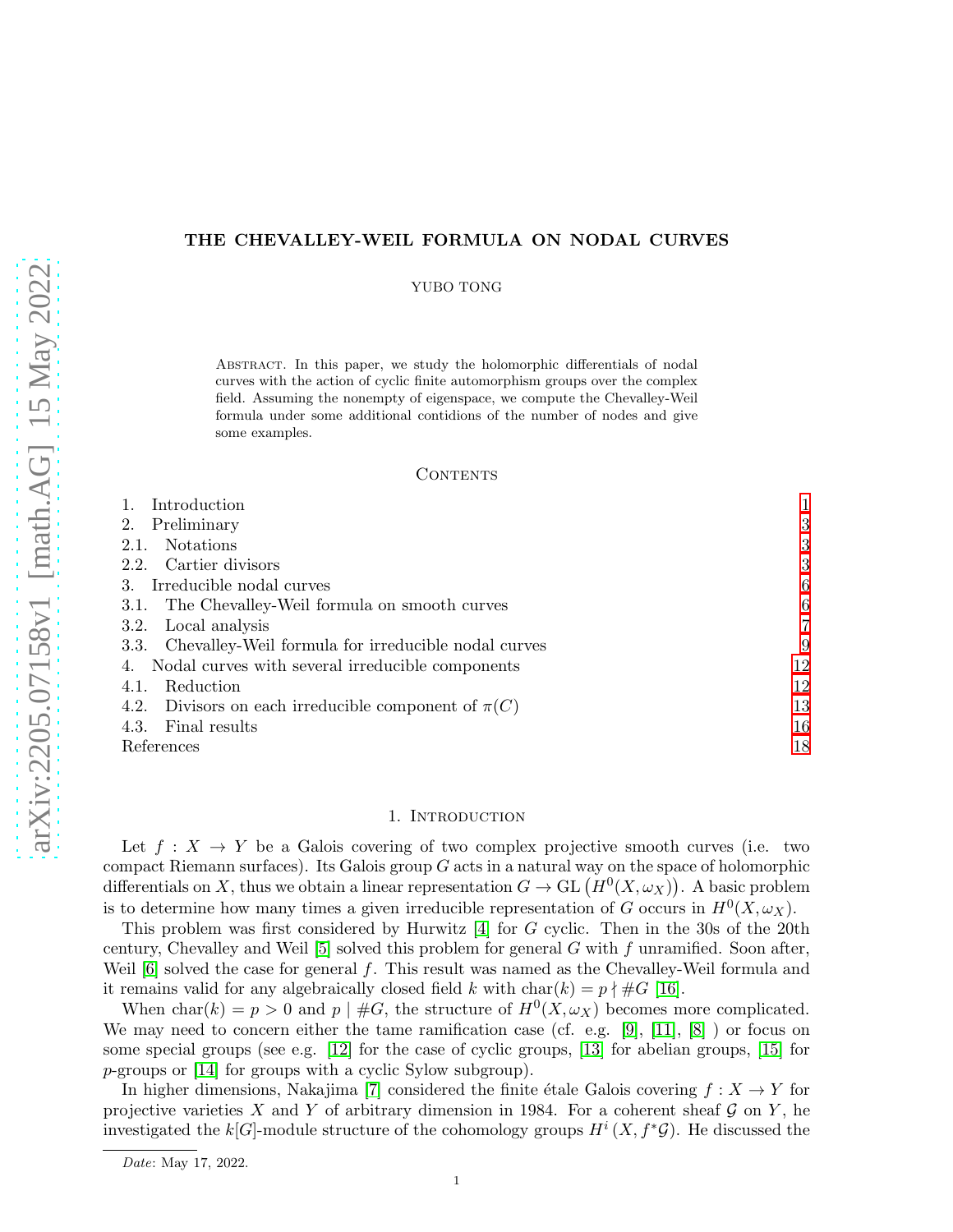smooth curve case by choosing the sheaf G to be the sheaf of differentials  $\Omega_Y = \omega_Y$ . And since f is étale, one has  $f^* \Omega_Y = \Omega_X$ . He got the unramified formula for the case char(k)  $\nmid \#G$ . Two years later, Nakajima  $[8]$  generalized his results for any tamely ramified Galois covering  $f$  of projective varieties.

For smooth curves, the Chevalley-Weil formula was well understood by now. We study the singular curves in this paper. In [\[1,](#page-17-10) V.2], Farkas and Kra considered the Chevalley-Weil formula in cyclic group case in a more explicit way. Then they used it to prove the Eichler trace formula, which implies the Lefschetz fixed point formula. This thesis will follow their method, and generalize the Chevalley-Weil formula to the nodal curves.

For the irreducible curves, we have

**Theorem 1.1** (The Chevalley-Weil formula on irreducible nodal curves). Let  $T: C \to C$  be an order n automorphism of an irreducible nodal curve C, and  $E_{\varepsilon^j} \subseteq H^0(C, \omega_C)$  be the eigenspace of  $\varepsilon^j$  under  $T$   $(j = 0, 1, \dots, n-1)$ . If  $E_{\varepsilon^j} \neq 0$  and  $N > n\tilde{N}$ , where N and  $\tilde{N}$  are the number of nodes on C and  $C/\langle T \rangle$ , then we have

$$
\dim E_{\varepsilon^j} = \tilde{p}_a - 1 + \mathscr{D}(C, j) - 2\tilde{N} + \frac{2N}{n}.
$$

For a more general case, we have

**Theorem 1.2** (The Chevalley-Weil formula on reducible nodal curves). Let  $\pi : C \to \pi(C)$  be the quotient map under an order n automorphism  $T$  on a nodal curve  $C(p$ ossiblely disconnected) such that  $\pi(C)$  is connected. Assume  $\pi(C) = \pi(C_1) \cup \pi(C_2) \cup \cdots \cup \pi(C_d)$  is the decomposition of irreducible components, where  $C_k(k = 1, \dots, d)$  is the preimage of  $\pi(C_k)$ , with  $C_k = C_k^1 \cup C_k^2 \cup$  $\dots \cup C_k^{m_k}$  being the decomposition of irreducible components.

By restricting T on each  $C_k$ , we have  $T_k : C_k \to C_k$  of order  $n_k$  and further,  $\pi_k : C_k^1 \to \pi(C_k)$ is the restriction of  $\pi$  on an irreducible component of  $C_k$ , which is a  $n'_k = n_k/m_k$  sheeted covering map.

Suppose  $E_{\varepsilon^j} \subseteq \mathrm{H}^0(C, \omega_C)$  is the eigenspace of  $\varepsilon^j$  under T, with a general  $\varphi_0 \in E_{\varepsilon^j}$  satisfying  $\varphi_0 \mid_{C_k} \neq 0$  for all  $k = 1, \cdots, d$ . Let  $N'_k$  and  $\tilde{N}$  be the number of nodes on  $C_k^1$  and  $\pi(C)$ , and  $I'_k$ be the number of intersection points on  $C_k^1$ . If  $\sum_{k=1}^d$  $\frac{2N'_k+I'_k}{n'_k} > 2\tilde{N}$ , then we have

$$
\dim E_{\varepsilon^j} = \tilde{p}_a - 1 + \sum_{k=1}^d \mathscr{D}(C_k, j) + \sum_{k=1}^d \frac{2N_k' + I_k'}{n_k'} - 2\tilde{N}.
$$

See  $\mathscr{D}(C, j), \mathscr{D}(C_k, j)$  in [\(30\)](#page-10-0), [\(43\)](#page-14-0), and  $\tilde{p}_a$  is the arithemetic genus of the quotient space.

There are two additional requirements for our results, compared with the smooth one. One is that we need the numbers of nodes to satisfy some additional condition like  $N > nN$ . And another one is that we may assume the required eigenspace to be nonzero, which is not necessary in the smooth case.(See Remark [3.2\)](#page-6-1)

We need to overcome three main issues in this paper. Since a nodal curve maybe non-normal, we can't use the classical Weil divisors (cf. [\[2,](#page-17-11) II.6]). Instead, we use the Cartier divisors. The second is that when we study the local property of  $\pi : C \to \pi(C)$ ,  $\pi$  just sends smooth points to smooth points when C is smooth, while nodes to nodes and nodes to smooth points cases should be treated when  $C$  is a nodal curve. Finally, for the reducible nodal curves, we introduce the general differentials (see Lemma [4.1\)](#page-11-2) to deal with the nonzero problem of eigenspace.

Acknowledgements. I would like to thank my supervisor Wenfei Liu for his advice and support. And I am grateful to Professor Qing Liu for helpful discussions. This work has been supported by the NSFC (No. 11971399) and by the Presidential Research Fund of Xiamen University(No. 20720210006).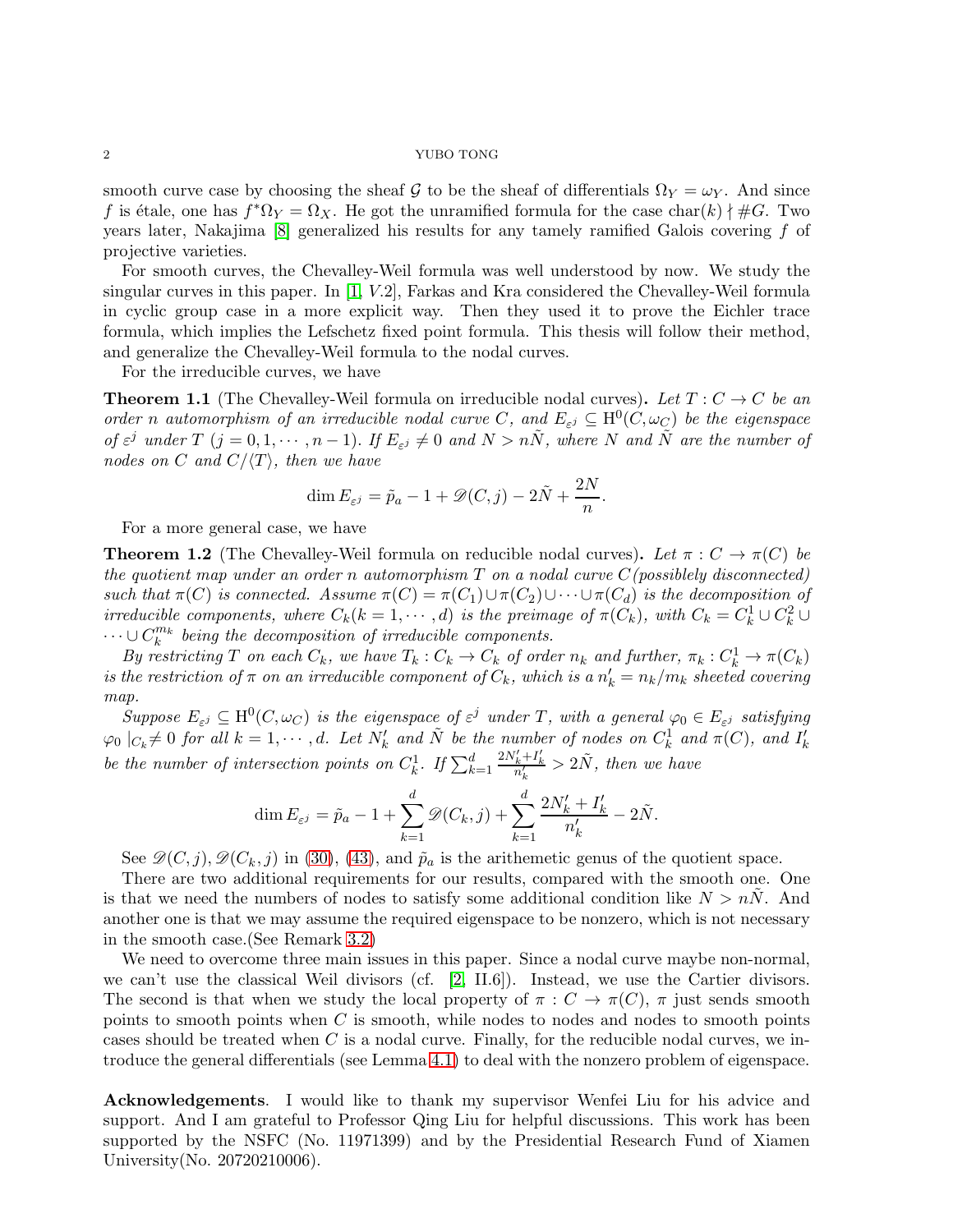## 2. Preliminary

<span id="page-2-1"></span><span id="page-2-0"></span>2.1. **Notations.** In this paper, if not special specified, we work over the complex numbers  $\mathbb{C}$ , and a curve means an equidimensional reduced projective scheme of finite type of dimension 1 over C.

Let C be a nodal curve,  $\omega_C$  the canonical (dualizing) sheaf of C and  $T: C \to C$  an automorphism of order n. An element  $\varphi_0$  of  $H^0(C, \omega_C)$  is called a holomorphic differential of C, and it can be written as  $\sum_{i\geq 0} c_i z^i dz$  or  $\sum_{i\geq 0} (a_i x^i + b_i y^i) \frac{dx}{x}$  $\frac{dx}{x}$  analytically locally around a smooth point P or a node Q, where  $\hat{\mathcal{O}}_P = \mathbb{C}[[z]]$  and  $\hat{\mathcal{O}}_Q = \mathbb{C}[[x, y]]/(xy)$ . And we can shrink the coefficients if necessary. We call P or Q a zero of  $\varphi_0$  if  $c_0 = 0$  or  $a_0 = b_0 = 0$ .

 $H^0(C, \omega_C)$  is an C-vector space of dimension  $p_a$ , the arithmetic genus of C. T acts naturally as an automorphism of  $H^0(C, \omega_C)$  by  $\varphi \mapsto \varphi \circ T^{-1}$ . The fact that  $T^n = 1$  implies the eigenvalue of T can only be  $\varepsilon^j$  for some  $0 \le j \le n-1$   $(\varepsilon = e^{\frac{2\pi i}{n}})$ . We want to compute the dimension of the eigenspace  $E_{\varepsilon^j}$  of  $\varepsilon^j$  on  $\mathrm{H}^0(C, \omega_C)$  over  $\mathbb{C}$ .

Given some  $\varphi_0 \in E_{\varepsilon^j}$ , and suppose  $\varphi_0 \neq 0$  on every irreducible component of C. So for any  $\varphi \in E_{\varepsilon^j}$ , we can do the quotient  $\varphi/\varphi_0$ . Note that

(1) 
$$
T(\frac{\varphi}{\varphi_0}) = \frac{\varepsilon^j \varphi}{\varepsilon^j \varphi_0} = \frac{\varphi}{\varphi_0}
$$

is a  $\langle T \rangle$ -invariant rational function, therefore we have a commutative diagram:

(2) 
$$
E_{\varepsilon^j} \longrightarrow K(C)^T \qquad \varphi \longrightarrow \varphi/\varphi_0
$$

$$
\downarrow \qquad \qquad \downarrow
$$

$$
K(C/\langle T \rangle) \qquad \qquad \downarrow
$$

$$
\tilde{f}_{\varphi}
$$

where  $K(C)$  is the function field when C is irreducible. In general,  $K(C)$  is a ring of rational functions of C and a rational function f of C is a unit if and only if  $f \neq 0$  for all irreducible components of C. Here  $\tilde{f}_{\varphi}$  is the rational function of  $C/\langle T \rangle$  such that  $\tilde{f}_{\varphi} \circ \pi = \varphi/\varphi_0$ .

By now the problem of computing  $\dim_{\mathbb{C}} E_{\varepsilon}$  is reduced to one of computing the dimension of some subspace of  $K(C/\langle T \rangle)$ . We will omit the subscript C if there is no ambiguity.

<span id="page-2-2"></span>2.2. Cartier divisors. In this subsection, we will follow [\[3,](#page-17-12) 7.1] to recall the Cartier divisors and their properties.

**Definition 2.1.** A Cartier divisor on a scheme X is a global section of the sheaf  $\mathscr{K}^*/\mathcal{O}^*$ .  $\mathscr{K}$ is the sheaf of total quotient rings of  $\mathcal{O}$ . We denote by  $\mathscr{K}^*$  the sheaf of invertible elements in the sheaf of rings  $K$ . Similarly  $\mathcal{O}^*$  is the sheaf of invertible elements in  $\mathcal{O}$ .

A Cartier divisor D can be represented by a collection of  $\{(U_i, f_i)\}_i$ , where  $\{U_i\}_i$  is an affine open covering of C, and  $f_i$  is a rational (meromorphic) function on  $U_i$ , with  $f_i/f_j \in \mathcal{O}^*(U_i \cap U_j)$ . We say each  $(U_i, f_i)$  a represented pair of D. Let  $D_1, D_2$  be two Cartier divisors represented by  $\{(U_i, f_i)\}_i$  and  $\{(V_j, g_j)\}_j$ , respectively. Then  $D_1 + D_2$  is represented by  $\{(U_i \cap V_j, f_ig_j)\}_{i,j}$ . We denote by  $Div(X) := H^0(X, \mathcal{K}^*/\mathcal{O}^*)$  the group of all Cariter divisors on X.

We say  $D \geq 0$  if it can be represented by  $\{(U_i, f_i)\}_i$  with  $f_i \in \mathcal{O}(U_i)$ , while it is principal if it can be represented by one pair  $\{(X, f)\}\$ . We say that two Cartier divisors  $D_1$  and  $D_2$  are linearly equivalent if  $D_1 - D_2$  is principal. To a Cartier divisor D represented by  $\{(U_i, f_i)\}_i$ , we can associate an invertible sheaf  $\mathcal{O}_X(D)$  defined by  $\mathcal{O}_X(D)|_{U_i} = f_i^{-1}\mathcal{O}_X|_{U_i}$ . It is clearly independent of the choice of a representing system  $\{(U_i, f_i)\}_i$ .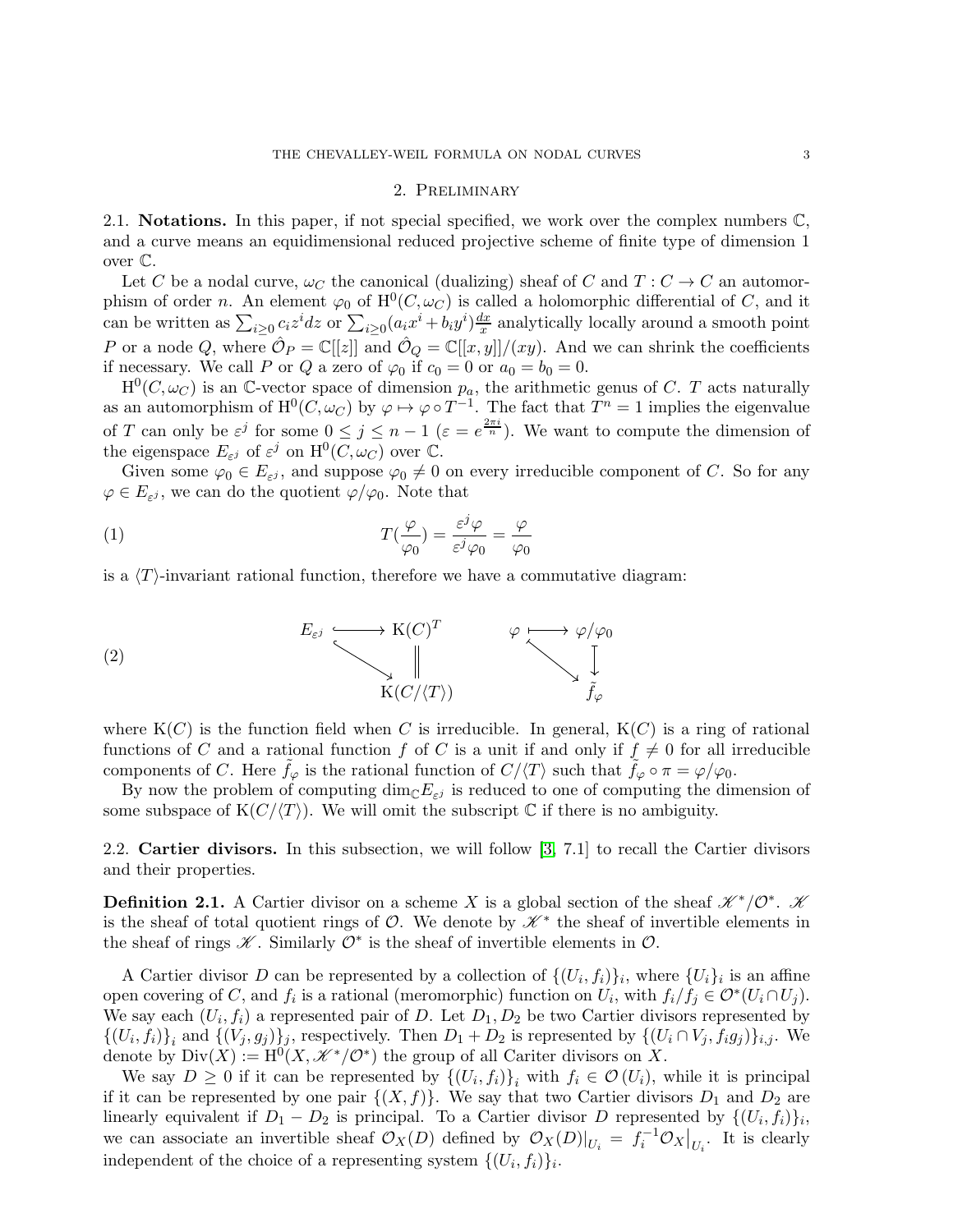**Remark 2.2.** If C is a smooth curve, then the group  $WDiv(C)$  of Weil divisors on C is isomorphic to the group of Cartier divisors  $Div(C)$  by

$$
\sum n_i P_i \mapsto \{ (U_i, f_i) \}_i
$$

with  $P_i \in U_i$  and  $v_{P_i}(f_i) = n_i$ , where  $(\mathcal{O}_{P_i}, v_{P_i})$  is a DVR. (cf. [\[2,](#page-17-11) II.6.11]) On the other hand, we have  $f_i = z^{n_i} + \cdots$  in  $\hat{\mathcal{O}}_{P_i} = \mathbb{C}[[z]].$ 

<span id="page-3-0"></span>**Lemma 2.3.** Let C be a nodal curve. Given some integer  $n > 0$  and a smooth point  $P \in C$ , then there is some  $f \in \mathcal{O}_P$  such that  $f = z^n + \cdots$  in  $\hat{\mathcal{O}}_P = \mathbb{C}[[z]]$ .

If we fix two integers  $m, l > 0$  and a node  $Q \in C$ , then there is some  $g \in \mathcal{O}_Q$  such that  $g = x^m + y^l + a_1 x^{m+1} + b_1 y^{l+1} + a_2 x^{m+2} + \cdots$  in  $\hat{\mathcal{O}}_Q = \mathbb{C}[[x, y]]/(xy)$ .

*Proof.* Suppose u is a local parameter of  $\mathcal{O}_P$  for the smooth point  $P \in C$ , then we can choose  $f = u^n$  in  $\mathcal{O}_P$ .

Let V be an affine open neighbourhood of the node Q with  $V \cap C_{sing} = \{Q\}$ . Then  $\mathcal{O}_C(V) =$  $\{\hat{g} \in \mathcal{O}_{\hat{C}}(\alpha^{-1}(V)) : \hat{g}(Q_1) = \hat{g}(Q_2)\}\$  (cf. [\[3,](#page-17-12) Prop 7.5.15]). Hence we can choose a regular function  $\hat{g} \in \mathcal{O}_{\hat{C}}(\alpha^{-1}(V))$  s.t.  $v_{Q_1}(\hat{g}) = m$  and  $v_{Q_2}(\hat{g}) = l$ .

The following example contains the symbols of Subsection [3.2.](#page-6-0) See it latter.

<span id="page-3-1"></span>**Example 2.4** (The canonical divisor related to  $\varphi_0$ ). Consider the 5 types zeros of  $\varphi_0$  in [3.2.](#page-6-0)

For a smooth point  $P \in \pi^{-1}(Z_i)$  in (a1) with  $\varphi_0 = (z^{\delta_i} + \cdots)dz$  locally, we can always choose an affine neighbourhood  $U_i$  of P which does not contain any other zeros or nodes. By Lemma [2.3](#page-3-0) above, we may choose a regular function  $u_i$  on  $U_i$  with its image in  $\hat{\mathcal{O}}_P$  is  $z^{\delta_i} + \cdots$ , then we have *n* copies  $(U_i, u_i)$  for each  $Z_i$ .

Likewise, for  $P \in \pi^{-1}(Z'_i)$  in (a2), we have n copies  $(U'_i, u'_i)$  for each  $Z'_i$  s.t.  $u'_i = x^{\delta'_{i1}} + y^{\delta'_{i2}} + \cdots$ in  $\hat{\mathcal{O}}_P;$ 

For  $P \in \pi^{-1}(Q_i)$  in (b1), we have  $n/l_i$  copies  $(V_i, v_i)$  for each  $Q_i$  s.t.  $v_i = z^{\alpha_i} + \cdots$  in  $\hat{\mathcal{O}}_P$ ; For  $P \in \pi^{-1}(Q'_i)$  in (b2), we have  $n/l'_i$  copies  $(V'_i, v'_i)$  for each  $Q'_i$  s.t.  $v'_i = x^{\alpha'_{i1}} + y^{\alpha'_{i2}} + \cdots$  in  $\hat{\mathcal{O}}_P;$ 

For  $P \in \pi^{-1}(Q_i'')$  in (b3), we have  $n/l_i''$  copies  $(V_i'', v_i'')$  for each  $Q_i''$  s.t.  $v_i'' = x^{\alpha_i''} + y^{\alpha_i''} + \cdots$ in  $\hat{\mathcal{O}}_P$ .

Actually all these pairs represent a Cartier divisor  $div(\varphi_0)$  on C. If these affine open subsets do not cover the whole C, we can always choose some  $\{(W_k, 1)\}_k$  covering the rest parts. In fact,  $div(\varphi_0)$  is a canonical divisor of C, which means  $\mathcal{O}_C(div(\varphi_0)) \simeq \omega_C$ . We usually use  $K_C$ to denote a canonical divisor of C.

Note that this construction also gives a Cartier divisor on the normalization  $\hat{C}$ . If we replace  $\{(U'_i, u'_i)\}, \{(\overline{V'_i}, v'_i)\}\$ and  $\{(\overline{V''_i}, v''_i)\}\$ by  $\{(\alpha^{-1}(U'_i), \hat{u'_i} = u'_i \circ \alpha)\}, \{(\alpha^{-1}(V'_i), \hat{v'_i} = v'_i \circ \alpha)\}\$ and  $\{(\alpha^{-1}(V''_i), \hat{v''}_i = v''_i \circ \alpha)\}\,$ , then these pairs represent a Cartier divisor on  $\hat{C}$ . We call this divisor a pullback of  $div(\varphi_0)$  under  $\alpha$  and denote it by  $\alpha^*div(\varphi_0)$ . Warning: this divisor is usually not a canonical divisor on  $\hat{C}$ .

Now we recall the degree of Cartier divisors. (cf. [\[3,](#page-17-12) 7.3.1])

Definition 2.5. Let A be a Noetherian local ring of dimension 1. For any non-zero divisor  $f \in A$ , length $_A(A/fA)$  is a finite integer. The map  $f \mapsto$  length  $_A(A/fA)$  extends to a group homomorphism  $\text{Frac}(A)^* \to \mathbb{Z}$ . Here  $\text{Frac}(A)$  is the total ring of fractions of A. We thus obtain a group homomorphism  $\text{mult}_A : \text{Frac}(A)^*/A^* \to \mathbb{Z}$ .

Let X be a locally Noetherian scheme,  $D \in Div(X)$  a Cartier divisor. For any point  $x \in X$ of codimension 1, the stalk of D at x belongs to  $\text{Frac}(\mathcal{O}_{X,x})^*/\mathcal{O}_{X,x}^*$ . We can therefore define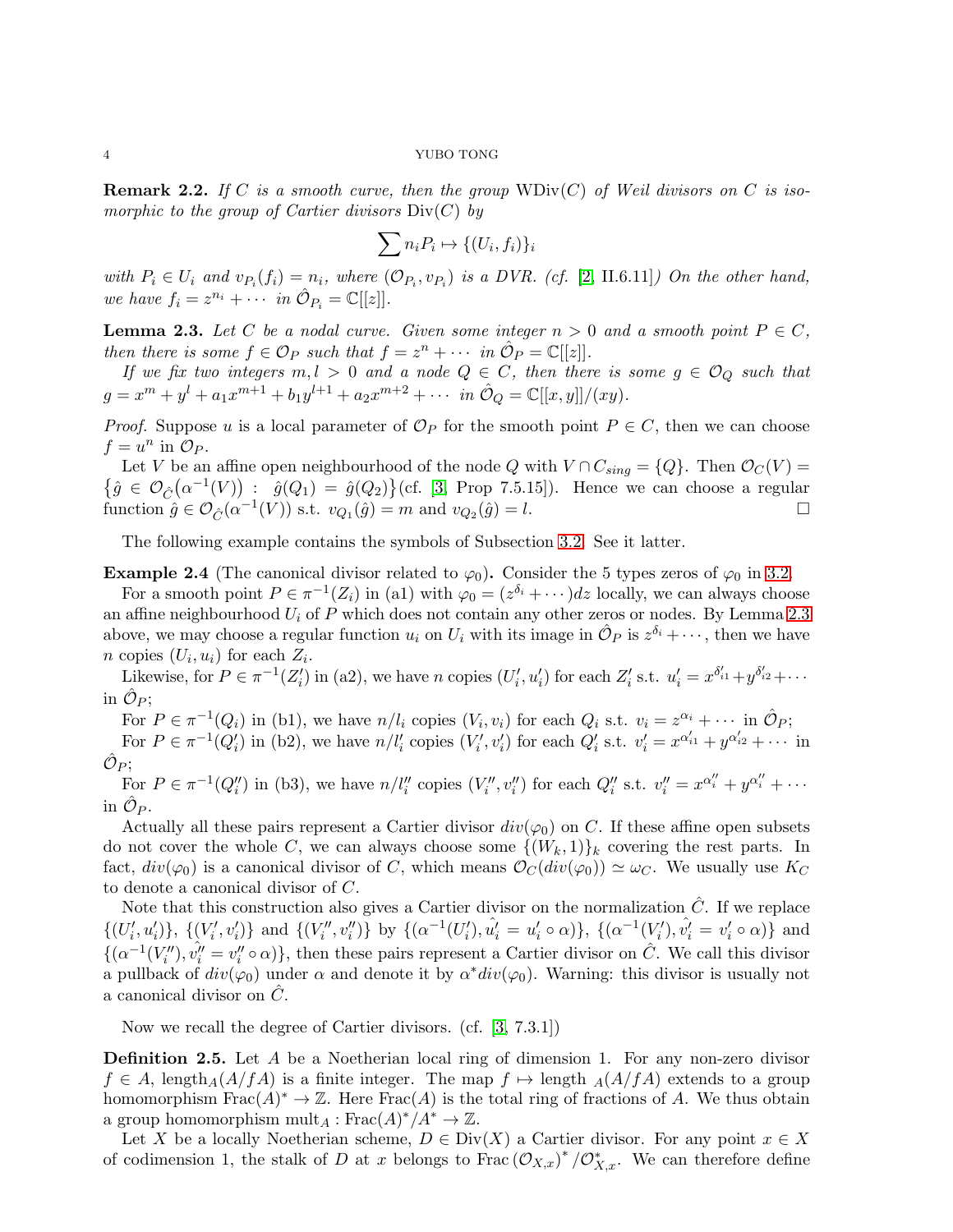$\text{mult}_{\mathcal{X}}(D) := \text{mult}_{\mathcal{O}_{X}}(D_x)$ . Let D be a Cartier divisor on X. The degree of D, which we denote by  $\deg_k D$ , is defined to be the integer

(3) 
$$
\deg D := \sum_{x} \text{mult}_{x}(D)[k(x):k],
$$

where  $x$  runs through the closed points of  $X$ .

**Proposition 2.6.** Let  $\pi$  :  $X \to Y$  be a finite morphism of integral curves over k. Then for any  $D \in Div(Y)$ , we have

(4) 
$$
\deg \pi^* D = [K(X) : K(Y)] \deg D.
$$

In particular, we have  $\deg D = \deg \pi^* D$  if  $\pi$  is a normalization morphism.

By this proposition, we can simply define the degree of a Cartier divisor of a nodal curve as the degree of it's pull back under normalizaiton.

Again, see the following example after Subsection [3.2.](#page-6-0)

**Example 2.7.** Consider a smooth curve C, we have  $[k(x) : k] = [\mathbb{C} : \mathbb{C}] = 1$  for every closed point P. Note that for a Cariter divisor D of C represented by  $\{(U_i, f_i)\}_i$ , we have  $\deg(D)$  $\sum_{P \in C} v_P(f_i)$ , where  $P \in U_i$  for some *i*. Then we can compute

$$
\deg(\alpha^* div(\varphi_0)) = \sum_{\substack{P \in \pi^{-1}(Z_i) \\ 1 \le i \le s}} v_P(u_i) + \sum_{\substack{\{P_1, P_2\} = \alpha^{-1}(P) \\ 1 \le i \le s'}} \left( v_{P_1}(\hat{u}'_i) + v_{P_2}(\hat{u}'_i) \right) + \sum_{\substack{P \in \pi^{-1}(Q_i) \\ 1 \le i \le r'}} v_P(v_i) \n+ \sum_{\substack{\{P_1, P_2\} = \alpha^{-1}(P) \\ P \in \pi^{-1}(Q'_i) \\ 1 \le i \le r'}} \left( v_{P_1}(\hat{v}'_i) + v_{P_2}(\hat{v}'_i) \right) + \sum_{\substack{\{P_1, P_2\} = \alpha^{-1}(P) \\ P \in \pi^{-1}(Q''_i) \\ 1 \le i \le r''}} \left( v_{P_1}(\hat{v}''_i) + v_{P_2}(\hat{v}''_i) \right)
$$
\n(5)\n
$$
= n \sum_{i=1}^s \delta_i + n \sum_{i=1}^s (\delta'_{i1} + \delta'_{i2}) + \sum_{i=1}^r l_i \alpha_i + \sum_{i=1}^{r'} (l'_i \alpha'_{i1} + l \alpha'_{i2}) + \sum_{i=1}^{r''} 2l''_i \alpha''_i.
$$
\nBy definition  $\deg(\deg(\varphi_0)) = \deg(\alpha^* div(\varphi_0))$ 

By definition,  $deg(div(\varphi_0)) = deg(\alpha^*div(\varphi_0)).$ 

It is a general fact that the degree of a canonical divisor is  $2p_a - 2$ . Hence we have an equality:

(6) 
$$
n\sum_{i=1}^{s} \delta_i + n\sum_{i=1}^{s'} (\delta'_{i1} + \delta'_{i2}) + \sum_{i=1}^{r} l_i \alpha_i + \sum_{i=1}^{r'} (l'_i \alpha'_{i1} + l'_i \alpha'_{i2}) + \sum_{i=1}^{r''} 2l''_i \alpha''_i = 2p_a - 2.
$$

We write  $\mathrm{H}^{0}(C, D)$  simply for  $\mathrm{H}^{0}(C, \mathcal{O}_{C}(D))$ , and denote  $l(D)$  for  $\dim_{k} \mathrm{H}^{0}(X, D)$ , if there is no confusion possible. With these notations, we have Riemann-Roch Theorem (cf. [\[3,](#page-17-12) 7.3.26]) for general curves:

<span id="page-4-1"></span>**Theorem 2.8** (Riemann-Roch). Let  $f: C \to \text{Spec } k$  be a projective curve over a field k. Then for any Cartier divisor  $D \in \text{Div}(C)$ , we have

(7) 
$$
l(D) = l(K_C - D) + \deg D + 1 - p_a.
$$

As a matter of fact,  $l(D) = 0$  when  $\deg D < 0$ , so  $l(K_C - D) = 0$  when  $\deg D > 2p_a - 2$ . And in this case, we have

<span id="page-4-0"></span>
$$
l(D) = \deg D + 1 - p_a.
$$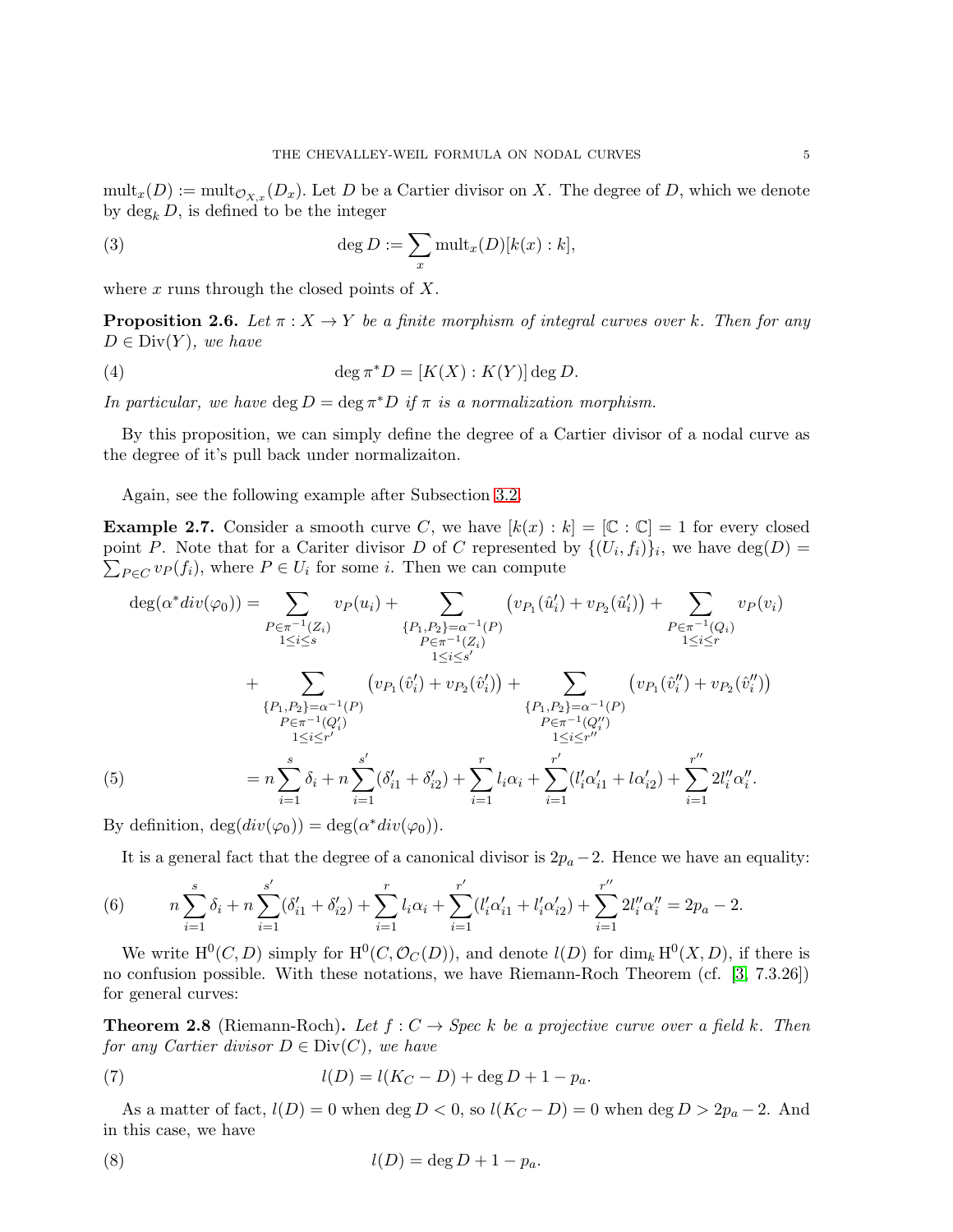# 3. Irreducible nodal curves

<span id="page-5-1"></span><span id="page-5-0"></span>3.1. The Chevalley-Weil formula on smooth curves. Now we suppose  $C$  is smooth in this Subsection. We have dim  $E_{\varepsilon^1} = \tilde{p}_a$ , the arithemetic genus of  $C/\langle T \rangle$  for the case  $j = 0$ . Because there is a bijection between  $E_1 = \mathrm{H}^0(C, \omega_C)^T$  and  $\mathrm{H}^0(C/\langle T \rangle, \omega_{C/\langle T \rangle})$ , which is of dimension  $\tilde{p}_a$ . (See [\[1,](#page-17-10) V.2])

We study the quotient map  $\pi : C \to C \langle T \rangle$ , which is a branched covering. Consider the ramification points  $X = \{P \in C : T^l P = P \text{ for some } 1 \leq l \leq n\}$ , and the branch points  $\pi(X) = \{Q_1, Q_2, \cdots, Q_r\}$  for  $\pi$ . Define  $l_i$   $(i = 1, \cdots, r)$  to be the minimal integer such that  $T^{l_i}P = P$  for each point  $P \in \pi^{-1}(Q_i)$ . These data satisfy the Riemann-Hurwitz formula:

<span id="page-5-2"></span>(9) 
$$
2p_a - 2 = n(2\tilde{p}_a - 2) + \sum_{i=1}^r l_i \left(\frac{n}{l_i} - 1\right) = n(2\tilde{p}_a - 2) + nr - \sum_{i=1}^r l_i.
$$

Suppose  $\eta_i$  is the primitive  $n/l_i$ -root of unity such that  $T^{-l_i}: z \mapsto \eta_i z$  in local coordinate around each  $P \in \pi^{-1}(Q_i)$ . It follows that for each  $0 \leq j \leq n-1$ , there is a unique integer  $1 \leq \lambda_{ij} < n/l_i$  such that  $\eta_i^{\lambda_{ij}} = \varepsilon^{jl_i}$ . With these notations above, we have

<span id="page-5-4"></span>**Theorem 3.1** (The Chevalley-Weil formula). Let  $E_{\varepsilon j}$  be the eigenspace of  $\varepsilon^{j}$  ( $0 < j \leq n-1$ ) under T. If  $E_{\varepsilon^j} \neq 0$ , then we have

<span id="page-5-3"></span>(10) 
$$
\dim E_{\varepsilon^j} = \tilde{p}_a - 1 + r - \frac{1}{n} \sum_{i=1}^r l_i \lambda_{ij}.
$$

For the case  $j = 0$ , dim  $E_{\varepsilon^1} = \tilde{p}_a$ .

This formula asserts that the dimension of an eigenspace is completely described by the branch data. We give the outline of a proof following [\[1,](#page-17-10) V.2].

*Proof.* STEP 1. We divide the zeros of  $\varphi_0$  into two classes: (a)  $\pi^{-1}(Z_1), \cdots, \pi^{-1}(Z_s)$ , where  $Z_i \notin X$ . Let  $\delta_i$  be the multiplicity of zeros of  $\varphi_0$  at  $\pi^{-1}(Z_i)$ ; (b)  $\pi^{-1}(Q_1), \cdots, \pi^{-1}(Q_r)$  where  $Q_i \in X$ . Let  $\alpha_i$  be the multiplicity of zeros of  $\varphi_0$  at  $\pi^{-1}(Q_i)$ . One computes easily that

(11) 
$$
2p_a - 2 = \deg(div(\varphi_0)) = n \sum_{i=1}^s \delta_i + \sum_{i=1}^r l_i \alpha_i.
$$

Suppose  $\varphi_0 = (z^{\alpha_i} + \cdots)dz$  around each  $P \in \pi^{-1}(Q_i)$ , then by  $T^{l_i}\varphi_0 = \varphi_0 \circ T^{-l_i} = \varepsilon^{jl_i}\varphi_0$ , we obtain  $[(\eta_i z)^{\alpha_i} + \cdots]d(\eta_i z) = (\varepsilon^{jl_i} z^{\alpha_i} + \cdots)dz$ , which implies  $(\eta_i)^{\alpha_i+1} = \varepsilon^{jl_i}$ . So we have

(12) 
$$
\alpha_i = \lfloor \frac{l_i \alpha_i}{n} \rfloor \frac{n}{l_i} + \lambda_{ij} - 1,
$$

where  $|x|$  is the greatest integer less than or equal to x.

STEP 2. For a function  $\tilde{f} \in K(C/\langle T \rangle)$ ,  $(\tilde{f} \circ \pi)\varphi_0 \in H^0(C, \omega_C)$  if and only if the following holds:

i)  $\tilde{f}$  is nonzero except at the points  $Z_i, Q_i$ ,

ii)  $\text{ord}_{Z_i}(\tilde{f}) \geq -\delta_i$ , and

iii)ord $_{Q_i}(\tilde{f}) \ge -[\alpha_i/(n/l_i)] = -\lfloor \frac{l_i \alpha_i}{n} \rfloor + (1 - \lambda_{ij})/(n/l_i).$ 

Now we use these data to construct a divisor  $D_j$  on  $C/\langle T \rangle$ , such that the image of  $E_{\varepsilon^j}$  into  $K(C/\langle T \rangle)$  is just the subspace:

(13) 
$$
H^{0}(C/\langle T\rangle,D_{j})=\{\tilde{f}\in K(C/\langle T\rangle):\ \operatorname{div}(\tilde{f})+D_{j}\geq 0\}\cup\{0\},
$$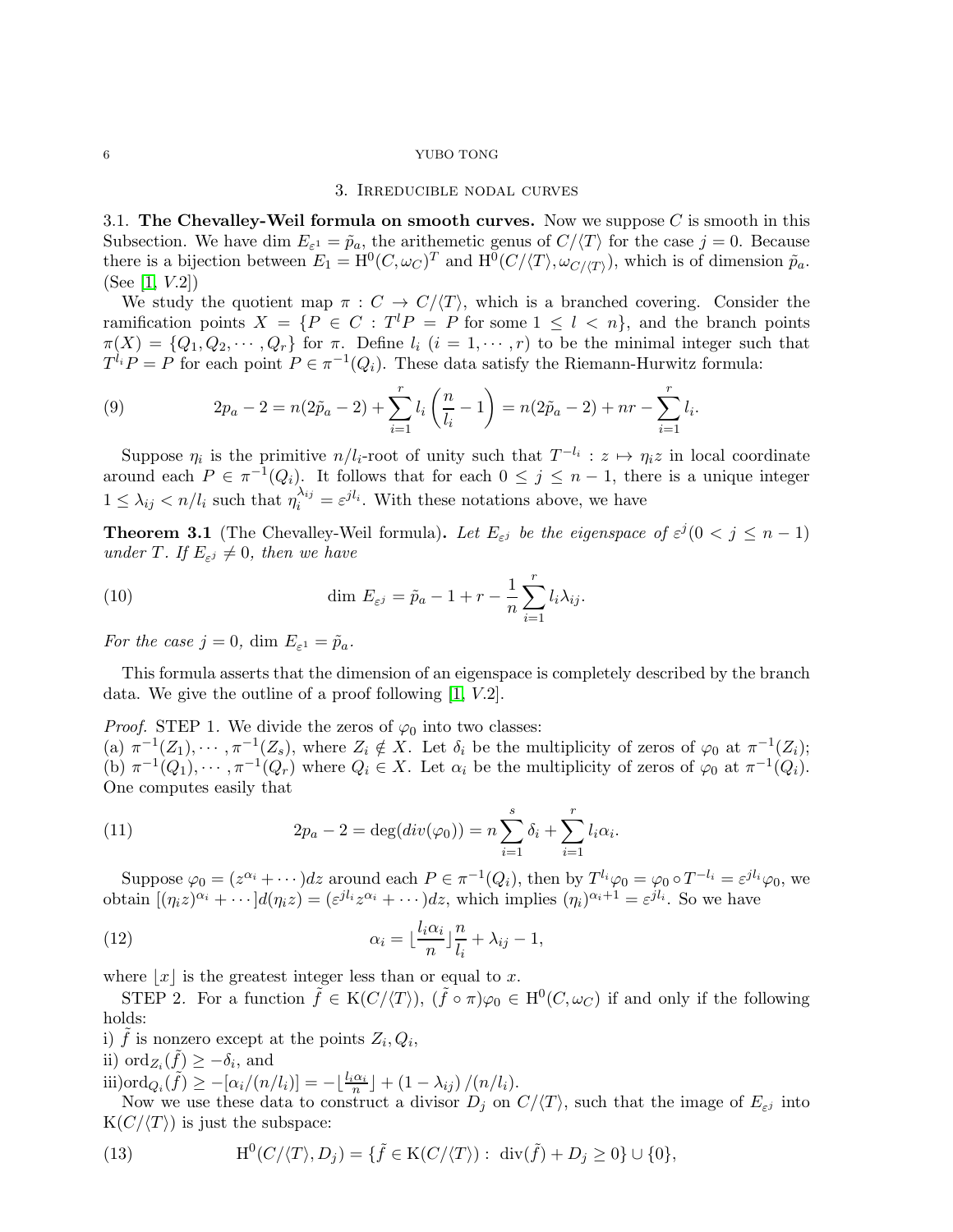Define the Weil divisor  $D_i$  (which depends on  $\varphi_0$ ):

(14) 
$$
D_j = \sum_{i=1}^s \delta_i Z_i + \sum_{i=1}^r \lfloor \frac{l_i \alpha_i}{n} \rfloor Q_i.
$$

Then we have

(15)  
\n
$$
\deg D_j = \sum_{i=1}^s \delta_i + \sum_{i=1}^r \lfloor \frac{l_i \alpha_i}{n} \rfloor = \sum_{i=1}^s \delta_i + \sum_{i=1}^r \frac{\alpha_i + 1 - \lambda_{ij}}{n/l_i}
$$
\n
$$
= (\sum_{i=1}^s \delta_i + \sum_{i=1}^r \frac{l_i \alpha_i}{n}) - \frac{1}{n} \sum_{i=1}^r l_i (\lambda_{ij} - 1)
$$
\n
$$
= \frac{\deg(\varphi_0)}{n} - \frac{1}{n} \sum_{i=1}^r l_i (\lambda_{ij} - 1)
$$
\n
$$
= 2\tilde{p}_a - 2 + r - \frac{1}{n} \sum_{i=1}^r l_i \lambda_{ij},
$$

<span id="page-6-2"></span>where the last equality [\(15\)](#page-6-2) is by the Riemann-Hurwitz formula [\(9\)](#page-5-2).

We can see that  $\deg D_j$  doesn't depend on the choice of  $\varphi_0$  from the equation above. And since  $1 \leq \lambda_{ij} \leq n/l_i$ , we have  $\text{deg} D_j \geq 2\tilde{p}_a - 2$ .

STEP 3. We claim  $l(K_{C/(T)} - D_i) = 0$  for  $j \neq 0$ . Otherwise  $D_i$  is a canonical divisor and in this case, there exists a holomorphic differential  $\tilde{\varphi}$  on  $C/\langle T \rangle$  such that  $div(\tilde{\varphi}) = D_j$ . The lift  $\varphi$ of  $\tilde{\varphi}$  will have the same divisor as  $\varphi_0$ . This means that  $\varphi$  is a constant multiple of  $\varphi_0$ . But  $\varphi$  is  $\langle T \rangle$ -invariant, namely  $\varphi \in E_1$ , which contradicts to  $j \neq 0$ .

Finally, we use the Riemann-Roch theorem [\(8\)](#page-4-0) on  $C/\langle T \rangle$  to obtain

<span id="page-6-3"></span>(16) 
$$
l(D_j) = \tilde{p}_a - 1 + r - \frac{1}{n} \sum_{i=1}^r l_i \lambda_{ij}.
$$

<span id="page-6-1"></span>**Remark 3.2.** We need the hypothesis  $E_{\varepsilon^j}\neq 0$  to form the quotient  $\varphi/\varphi_0$  for some  $0\neq \varphi_0\in E_{\varepsilon^j}.$ Note that the right hand side of [\(16\)](#page-6-3) doesn't depend on the nonempty condition of  $E_{\varepsilon}$ . If we remove the hypothesis  $E_{\varepsilon j} \neq 0$ , then the formula [\(10\)](#page-5-3) still holds for the smooth curves. But this condition is necessary for the nodal curves. (See Remark [3.7](#page-11-3) and Remark [4.8\)](#page-17-13)

<span id="page-6-0"></span>3.2. Local analysis. Suppose C is an irreducible nodal curve with  $N$  nodes for the rest of this section. We say the points  $\{P \in C : T^l P = P \text{ for some } 1 \leq l \leq n\}$  and their images the ramification points and branch points of  $\pi : C \to C/\langle T \rangle$ , respectively. We classify the ramification points into 3 classes:

(i)  $X = \{ P \in C : P \text{ is smooth}, T^l P = P \text{ for some } 1 \leq l < n \};$ 

(ii)  $X' = \{ P \in C : P \text{ and } \pi(P) \text{ are nodes, } T^l P = P \text{ for some } 1 \leq l < n \};$ 

(iii)  $X'' = \{ P \in C : P \text{ is a node}, \pi(P) \text{ is smooth}, T^l P = P \text{ for some } 1 \leq l < n \}.$ 

Let  $\pi(X) = \{Q_1, \dots, Q_r\}, \pi(X') = \{Q'_1, \dots, Q'_{r'}\}, \pi(X'') = \{Q''_1, \dots, Q''_{r''}\}\$ be the branch points. Denote  $l_i$  (resp.  $l'_i$ ) resp.  $l''_i$ ) the minimal number such that  $T^{l_i}$  (resp.  $T^{l'_i}$ ; resp.  $T^{l''_i}$ )  $P =$ P for each point  $P \in \pi^{-1}(Q_i)(\text{resp. } Q_i'; \text{ resp. } Q_i'').$ 

Now we analyse the zeros of  $\varphi_0$  locally. Since  $T\varphi_0 = \varepsilon^j \varphi_0$ , the zeros are symmetric, namely if P is a zero of  $\varphi_0$ , then so is  $T(P)$ . Those zeros which are non-ramified can be two types, smooth points or nodes.

 $\Box$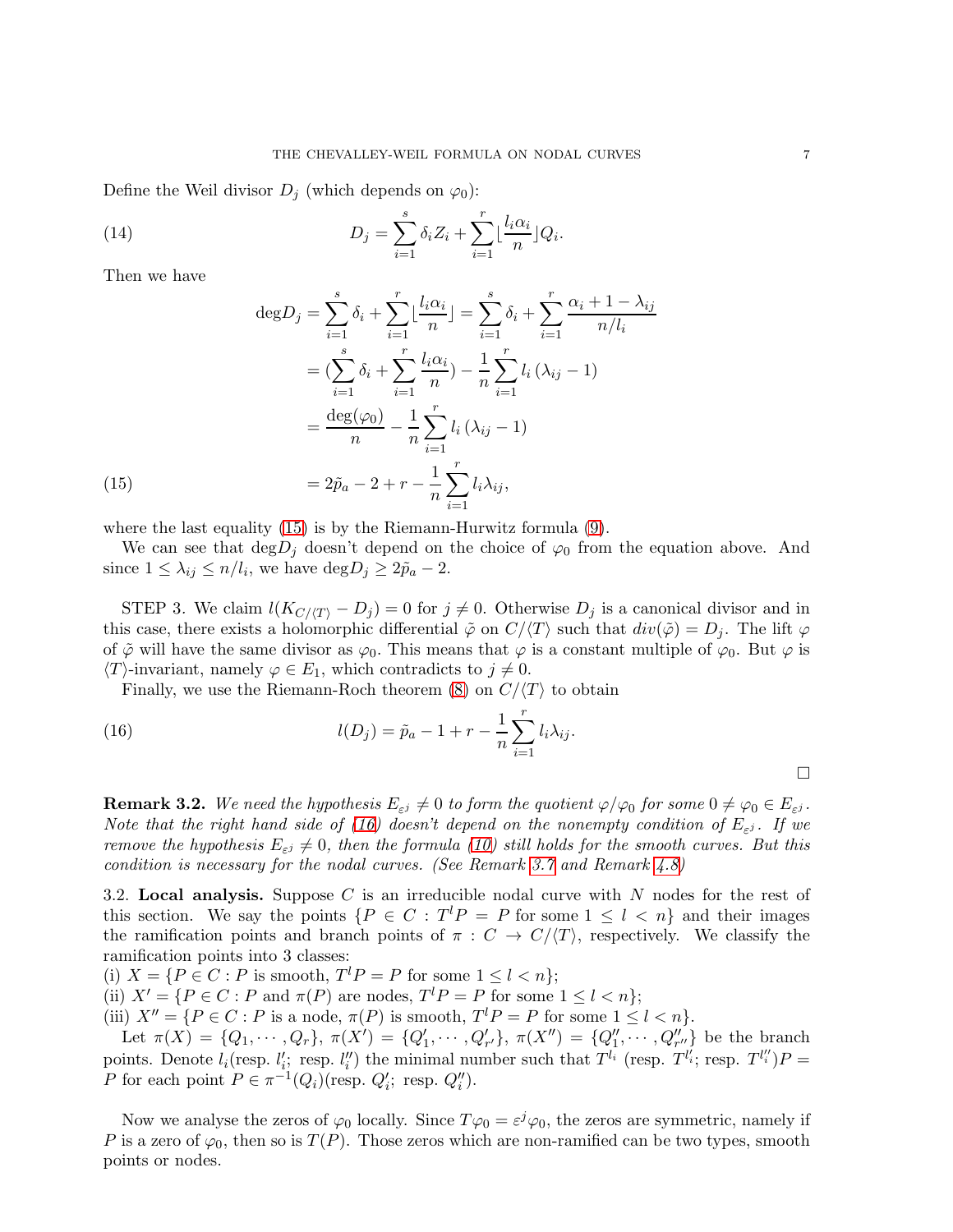(a1) Set  $M = \{Z_1, \dots, Z_s : Z_i \notin \pi(X), \text{ and each } P \in \pi^{-1}(M) \text{ is a smooth zero of } \varphi_0\}.$  Around each  $P \in \pi^{-1}(Z_i)$ ,

$$
\varphi_0 = (z^{\delta_i} + \cdots) dz
$$
 for some  $\delta_i > 0$ .

(a2) Set  $M' = \{Z'_1, \dots, Z'_{s'} : Z'_i \notin \pi(X' \sqcup X'')\}$ , each  $P \in \pi^{-1}(M)$  is a node and a zero of  $\varphi_0\}$ . Around each  $P \in \pi^{-1}(Z_i'),$ 

$$
\varphi_0 = (x^{\delta'_{i1}} + y^{\delta'_{i2}} + \cdots) \frac{dx}{x}
$$
 for some  $\delta'_{i1}, \delta'_{i2} > 0$ .

For the ramification points, some of them can be zeros. As we see, we have divided them into 3 types.

(b1) The smooth ramification point  $P \in \pi^{-1}(Q_i)$ ,  $i = 1, \dots, r$ , with locally

$$
\varphi_0 = (z^{\alpha_i} + \cdots)dz
$$
 for some  $\alpha_i \ge 0$ .

Suppose  $T^{-l_i}: z \mapsto \eta_i z$  in local coordinate around each P, where  $\eta_i$  is a primitive  $n/l_i$ -root of unity. The equation  $T^{l_i}\varphi_0 = \varphi_0 \circ T^{-l_i} = \varepsilon^{jl_i}\varphi_0$  can be written locally as

$$
((\eta_i z)^{\alpha_i} + \cdots) d(\eta_i z) = ((\eta_i)^{\alpha_i+1} z^{\alpha_i} + \cdots) dz = (\varepsilon^{j l_i} z^{\alpha_i} + \cdots) dz,
$$

and we obtain  $\eta_i^{\alpha_i+1} = \varepsilon^{jl_i}$ . We define  $\lambda_{ij}$  to be the unique integer such that  $\eta_i^{\lambda_{ij}} = \varepsilon^{jl_i}$  and  $1 \leq \lambda_{ij} \leq n/l_i$ . Then we have

(17) 
$$
\alpha_i = \lfloor \frac{l_i \alpha_i}{n} \rfloor \frac{n}{l_i} + \lambda_{ij} - 1.
$$

(b2) The node  $P \in \pi^{-1}(Q'_i)$ ,  $i = 1, \dots, r'$  with locally

$$
\varphi_0 = (x^{\alpha'_{i1}} + y^{\alpha'_{i2}} + \cdots) \frac{dx}{x}
$$
 for some  $\alpha'_{i1}, \alpha'_{i2} \ge 0$ .

Consider the normalization  $\alpha : \hat{C} \to C$ , with  $\alpha^{-1}(P) = \{P_1, P_2\}$ . Let  $\hat{T} : \hat{C} \to \hat{C}$  be the induced automorphism of T, then  $\hat{T}^{l_i'}P_1 = P_1$  and  $\hat{T}^{l_i'}P_2 = P_2$  on  $\hat{C}$ . Hence we have  $\hat{T}^{-l'_i}: z \mapsto \eta'_{i1}z$  and  $\hat{T}^{-l'_i}: z \mapsto \eta'_{i2}z$  in local coordinates around  $P_1$  and  $P_2$  respectively, where  $\eta'_{i1}$  and  $\eta'_{i2}$  are both primitive  $n/l'_i$ -roots of unity. Therefore we have

$$
T^{-l_i'}:\begin{cases}x\mapsto \eta_{i1}'x\\y\mapsto \eta_{i2}'y\end{cases}
$$

around each  $P \in \pi^{-1}(Q'_i)$ . The equation  $T^{l'_i}\varphi_0 = \varepsilon^{jl'_i}\varphi_0$  can be written locally as

$$
((\eta'_{i1}x)^{\alpha'_{i1}}+(\eta'_{i2}y)^{\alpha'_{i2}}+\cdots)\frac{d(\eta'_{i1}x)}{(\eta'_{i1}x)} = ((\eta'_{i1}x)^{\alpha'_{i1}}+(\eta'_{i2}y)^{\alpha'_{i2}}+\cdots)\frac{dx}{x} = (\varepsilon^{jl'_{i}}x^{\alpha'_{i1}}+\varepsilon^{jl'_{i}}y^{\alpha'_{i2}}+\cdots)\frac{dx}{x},
$$

and we obtain  $(\eta'_{i1})^{\alpha'_{i1}} = \varepsilon^{jl'_i}$ ,  $(\eta'_{i2})^{\alpha'_{i2}} = \varepsilon^{jl'_i}$ . Define two integers  $0 \leq \lambda'_{ij1}, \lambda'_{ij2} \leq n/l'_i - 1$ satisfying  $(\eta'_{i1})^{\lambda'_{ij1}} = \varepsilon^{jl'_i}$ , and  $(\eta'_{i2})^{\lambda'_{ij2}} = \varepsilon^{jl'_i}$ , then we have

(18) 
$$
\alpha'_{i1} = \lfloor l'_i \alpha'_{i1}/n \rfloor \frac{n}{l'_i} + \lambda'_{ij1}, \ \alpha'_{i2} = \lfloor l'_i \alpha'_{i2}/n \rfloor \frac{n}{l'_i} + \lambda'_{ij2}.
$$

(b3) For the node  $P \in \pi^{-1}(Q_i'')$ ,  $i = 1, \dots, r''$ , we have the following commutative diagram for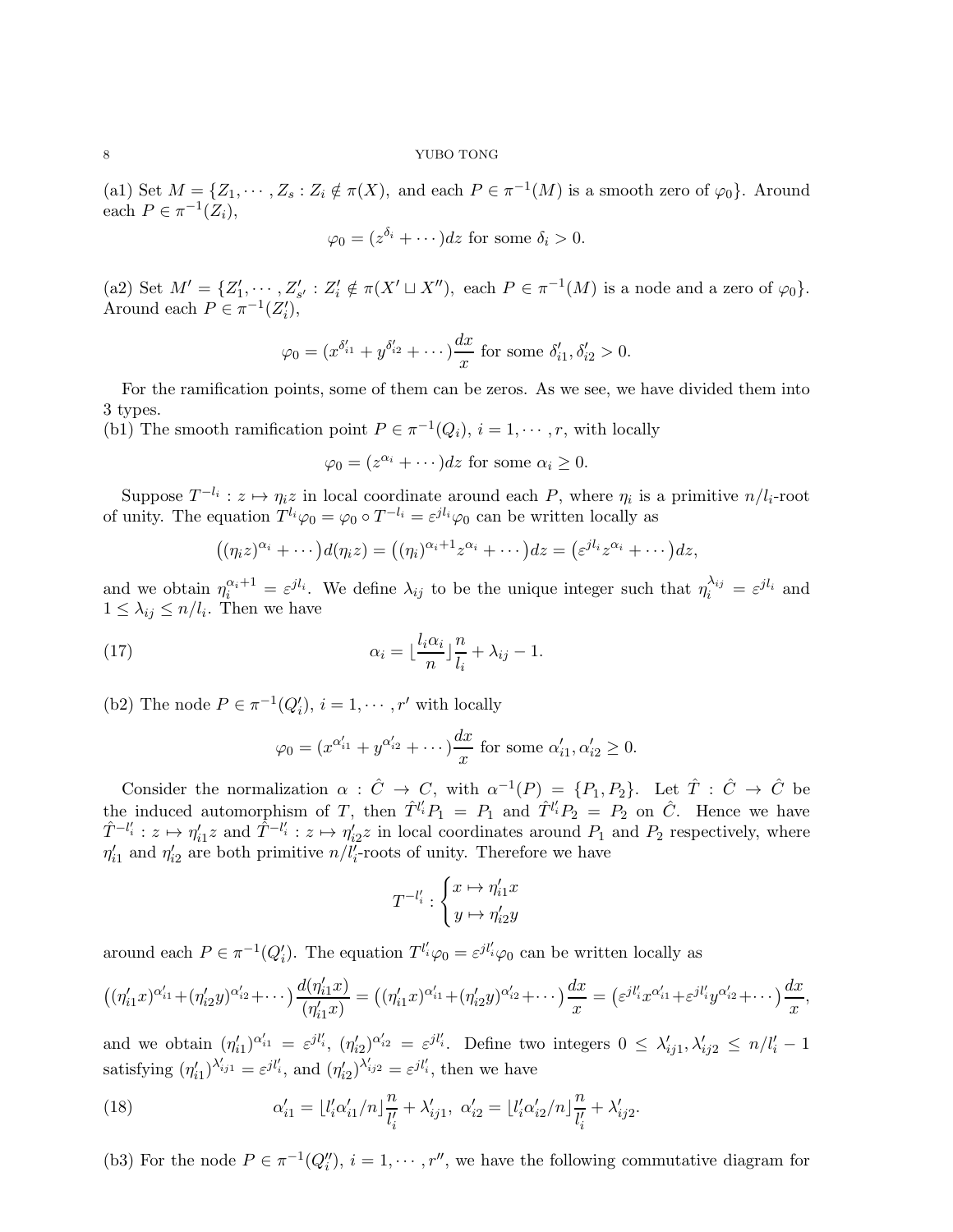the normalization:

(19) 
$$
\begin{array}{ccc}\n\hat{C} & \xrightarrow{\hat{\pi}} & \hat{C}/\langle \hat{T} \rangle \\
\downarrow^{\alpha} & & \downarrow \tilde{\alpha} \\
C & \xrightarrow{\pi} & C/\langle T \rangle\n\end{array}
$$

Note that  $\tilde{\alpha}$  is the normalizaiton of  $C/\langle T \rangle$ , hence an isomorphism over a neighbourhood of every  $Q''_i$ . Assume  $\{P_1, P_2\} = \alpha^{-1}(P)$ , then we have  $\hat{\pi}(P_1) = \hat{\pi}(P_2) = Q''_i$ . By  $T^{l''_i}P = P$ , we have  $\hat{T}^{l''_i}P_1 = P_2$ ,  $\hat{T}^{l''_i}P_2 = P_1$ , hence  $\hat{T}^{2l''_i}P_1 = P_1$ . Note that  $\alpha^*\varphi_0$  has the same forms on both  $P_1$ and  $P_2$ , then around  $P$ ,

$$
\varphi_0 = (x^{\alpha''_i} + y^{\alpha''_i} + \cdots) \frac{dx}{x} \text{ for some } \alpha''_i \ge 0.
$$

Furthermore, we have

$$
T^{-2l''_i} : \begin{cases} x \mapsto \eta''_i x \\ y \mapsto \eta''_i y \end{cases}
$$

where  $\eta''_i$  is a primitive  $n/2l''_i$ -root of unity.  $T^{2l''_i}\varphi_0 = \varepsilon^{2jl''_i}\varphi_0$  implies  $(\eta''_i)^{\alpha''_i} = \varepsilon^{2jl''_i}$ . Define the integer  $\lambda''_{ij}$  satisfying  $(\eta''_i)^{\lambda''_{ij}} = \varepsilon^{2jl''_i}$ , where  $0 \le \lambda''_{ij} \le n/2l''_i - 1$ , then we have

(20) 
$$
\alpha''_i = \lfloor 2l''_i \alpha''_i/n \rfloor \frac{n}{2l''_i} + \lambda''_{ij}.
$$

Applying the Riemann-Hurwitz formula of smooth curves to  $\hat{\pi} : \hat{C} \to \hat{C}/\langle \hat{T} \rangle$ , we have

(21) 
$$
2g - 2 = n(2\tilde{g} - 2) + \sum_{i=1}^r l_i \left(\frac{n}{l_i} - 1\right) + 2 \sum_{i=1}^{r'} l'_i \left(\frac{n}{l'_i} - 1\right) + \sum_{i=1}^{r''} 2l''_i \left(\frac{n}{2l''_i} - 1\right),
$$

where g and  $\tilde{g}$  are the (arithmetic) genus of  $\hat{C}$  and  $\hat{C}/\langle \hat{T} \rangle$ . Note that  $\hat{C}/\langle \hat{T} \rangle$  is the normalization of  $C/\langle T \rangle$ , hence we have  $\tilde{p}_a - \tilde{N} = \tilde{g}$  and

<span id="page-8-1"></span>
$$
(22) \ 2p_a - 2 = n(2\tilde{p}_a - 2) + \sum_{i=1}^r l_i \left(\frac{n}{l_i} - 1\right) + 2\sum_{i=1}^{r'} l'_i \left(\frac{n}{l'_i} - 1\right) + \sum_{i=1}^{r''} 2l''_i \left(\frac{n}{2l''_i} - 1\right) - 2n\tilde{N} + 2N,
$$

where  $\tilde{p}_a$  and  $\tilde{N}$  are the arithmetic genus and the number of nodes in  $C/\langle T \rangle$  respectively.

We call [\(22\)](#page-8-1) the Riemann-Hurwitz formula for Galois covering of nodal curves.

<span id="page-8-0"></span>3.3. Chevalley-Weil formula for irreducible nodal curves. Now we know how to build the desired Cartier divisor on  $\pi(C)$ . We follow the symbols of Example [2.4.](#page-3-1) Without loss of generality, we may assume these copies of  $U_i, U'_i, V_i, V''_i, V''_i$  cover the whole C, hence these  $\pi(U_i), \pi(U'_i), \pi(V'_i), \pi(V''_i)$  cover the quotient space  $\pi(C)$ . We have 5 types of pairs: For  $Z_i$  of type (a1), we take a pair  $(\pi(U_i), \tilde{u_i})$  s.t.  $u_i = z^{\delta_i} + \cdots$  in  $\hat{\mathcal{O}}_{Z_i}$ ; For  $Z'_i$  of type (a2), we take a pair  $(\pi(U'_i), \tilde{u_i}')$ , s.t.  $\tilde{u_i}' = x^{\delta'_{i1}} + y^{\delta'_{i2}} + \cdots$  in  $\hat{\mathcal{O}}_{Z'_i}$ ; For  $Q_i$  of type (b1), we take a pair  $(\pi(V_i), \tilde{v}_i)$  s.t.  $v_i = z^{\lfloor l_i \alpha_i/n \rfloor} + \cdots$  in  $\hat{\mathcal{O}}_{Q_i}$ ; For  $Q'_i$  of type (b2), we take a pair  $(\pi(V'_i), \tilde{v_i}')$ , s.t.  $\tilde{v_i}' = x^{\lfloor l'_i \alpha'_{i1}/n \rfloor} + y^{\lfloor l'_i \alpha'_{i2}/n \rfloor} + \cdots$  in  $\hat{O}_{Q'_i}$ ; For  $Q''_i$  of type (b3), we take a pair  $(\pi(V''_i), \tilde{v}_i'')$ , s.t.  $\tilde{v}_i'' = z^{\lfloor 2l''_i \alpha''_i/n \rfloor} + \cdots$  in  $\hat{\mathcal{O}}_{Q''_i}$ .

All these pairs represent a Cartier divisor on  $C/\langle T \rangle$ , which is denoted by  $D_j$ .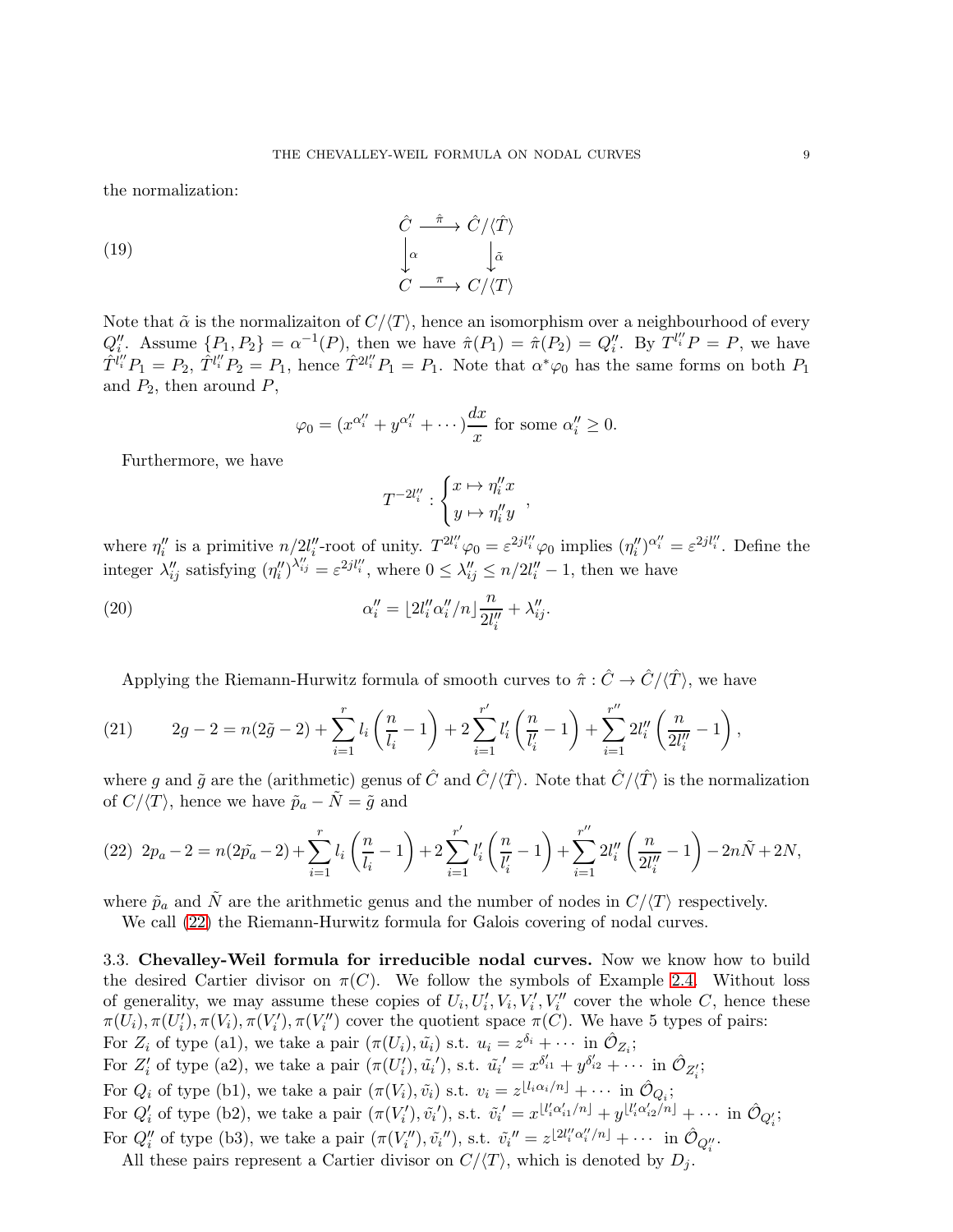<span id="page-9-0"></span>**Proposition 3.3.** For any rational funtion  $\tilde{f}$  on  $C/\langle T \rangle$ , we have  $(\tilde{f} \circ \pi) \cdot \varphi_0 \in H^0(C, \omega_C)$  if and only if  $\text{div}(\tilde{f}) + D_j \geq 0$ . Hence the image of  $E_{\varepsilon}$  on  $K(C/\langle T \rangle)$  is

(23) 
$$
\mathrm{H}^0(C/\langle T\rangle,D_j)=\{\tilde{f}\in \mathrm{K}(C/\langle T\rangle):\,\,\mathrm{div}(\tilde{f})+D_j\geq 0\}\cup\{0\},
$$

which implies

(24) 
$$
\dim E_{\varepsilon^j} = l(D_j) = \dim \mathrm{H}^0(C/\langle T \rangle, D_j)
$$

*Proof.* We verify that for any represented pair  $(W, w)$  of  $D_j$ ,  $\tilde{f}w \in \mathcal{O}(W)$ . These  $(\pi(U_i), \tilde{u}_i)$  of type (a1) and  $(\pi(V_i), \tilde{v}_i)$  of type (b1) are exactly of the same arguments as Step 2 of proof of Theorem [3.1.](#page-5-4)

For  $(\pi(U'_i), \tilde{u}'_i)$  of type (a2), consider  $\pi: U'_i \mapsto \pi(U'_i), P \mapsto Z'_i$ . It's an isomorphism locally. Suppose  $\tilde{f} = x^a + y^b + \cdots$  in  $\hat{\mathcal{O}}_{Z'_i}$ , then  $\tilde{f} \circ \pi = x^a + y^b + \cdots$  in  $\hat{\mathcal{O}}_P$ . So the holomorphic of

(25) 
$$
(\tilde{f} \circ \pi) \cdot \varphi_0 = (x^{a+\delta'_{i1}} + y^{b+\delta'_{i2}} + \cdots) \frac{dx}{x}
$$

implies  $a + \delta'_{i1} \geq 0$  and  $b + \delta'_{i2} \geq 0$ . Therefore we have  $\tilde{f} \tilde{u}_i' \in \mathcal{O}(\pi(U'_i)).$ 

For  $(\pi(V_i'), \tilde{v_i}')$  of type (b2), we have  $x \mapsto x^{n/l_i'}$  and  $y \mapsto y^{n/l_i'}$  locally around  $\pi : P \mapsto Q_i'$ . Suppose  $\tilde{f} = x^a + y^b + \cdots$  in  $\hat{\mathcal{O}}_{Q'_i}$ , then  $\tilde{f} \circ \pi = x^{(n/l'_i)a} + y^{(n/l'_i)b} + \cdots$  in  $\hat{\mathcal{O}}_P$ . Hence the holomorphic of

(26) 
$$
(\tilde{f} \circ \pi) \cdot \varphi_0 = (x^{(n/l'_i)a + \alpha'_{i1}} + y^{(n/l'_i)b + \alpha'_{i2}} + \cdots) \frac{dx}{x}
$$

implies  $(n/l'_i)a + \alpha'_{i1}, (n/l'_i)b + \alpha'_{i2} \ge 0$ . a, b are both integers, so  $a \ge -\frac{l'_i\alpha'_{i1}}{n} \iff a \ge -\frac{l'_i\alpha'_{i1}}{n}$ and  $b \geq -\frac{l'_i \alpha'_{i2}}{n} \iff b \geq -\lfloor \frac{l'_i \alpha'_{i2}}{n} \rfloor$ . Therefore we have  $\tilde{f} \tilde{v_i}' \in \mathcal{O}(\pi(V'_i))$ .

For  $(\pi(V''_i), \tilde{v''}_i)$  of type (b3), fix some  $P \in \pi^{-1}(Q''_i)$ . Consider the normalization with  $\{P_1, P_2\} = \alpha^{-1}(P)$ , then we have the map of local coordinates  $z \mapsto z^{n/2l''_i}$  for both the neighbourhoods of  $P_1 \mapsto Q''_i$  and  $P_2 \mapsto Q''_i$ . Suppose  $\tilde{f} = z^a + \cdots$  in  $\hat{\mathcal{O}}_{Q''_i}$ , then  $\tilde{f} \circ \pi =$  $x^{(n/2l''_i)a} + y^{(n/2l''_i)a} + \cdots$  in  $\hat{\mathcal{O}}_{P}$ . And

(27) 
$$
(\tilde{f} \circ \pi) \cdot \varphi_0 = (x^{(n/2l_i'')a + \alpha_i''} + y^{(n/2l_i'')a + \alpha_i''} + \cdots) \frac{dx}{x}
$$

being holomorphic around P implies  $(n/2l''_i)a + \alpha''_i \ge 0$ , which is equivalent to say  $a \ge -\frac{2l''_i\alpha''_i}{n}$ . Therefore  $\tilde{f}\tilde{v_i}'' \in \mathcal{O}(\pi(V''_i)).$ 

The other direction is easily to see from the construction of  $D_j$ .

Now, we can compute the degree of  $D_j$  on  $C/\langle T \rangle$ :

$$
\deg(D_j) = \sum_{i=1}^s \delta_i + \sum_{i=1}^{s'} (\delta_{i1}' + \delta_{i2}') + \left(\sum_{i=1}^r \lfloor l_i \alpha_i / n \rfloor + \sum_{i=1}^{r'} (\lfloor l_i' \alpha_{i1}' / n \rfloor + \lfloor l_i' \alpha_{i2}' / n \rfloor) + \sum_{i=1}^{r''} \lfloor 2l_i'' \alpha_i'' / n \rfloor\right)
$$
  
\n
$$
= \sum_{i=1}^s \delta_i + \sum_{i=1}^{s'} (\delta_{i1}' + \delta_{i2}') + \frac{1}{n} \left(\sum_{i=1}^r l_i \alpha_i + \sum_{i=1}^{r'} (\lfloor l_i' \alpha_{i1}' + \lfloor l_i \alpha_{i2}' \rfloor) + \sum_{i=1}^{r''} 2l_i'' \alpha_i''\right)
$$
  
\n
$$
+ \frac{1}{n} \left(\sum_{i=1}^r l_i (1 - \lambda_{ij}) - \sum_{i=1}^{r'} l_i' (\lambda_{ij1}' + \lambda_{ij2}') - \sum_{i=1}^{r''} 2l_i'' \lambda_{ij}''\right)
$$
  
\n(28) 
$$
= \frac{1}{n} (2p_a - 2) + \frac{1}{n} \left(\sum_{i=1}^r l_i (1 - \lambda_{ij}) - \sum_{i=1}^{r'} l_i' (\lambda_{ij1}' + \lambda_{ij2}') - \sum_{i=1}^{r''} 2l_i'' \lambda_{ij}''\right),
$$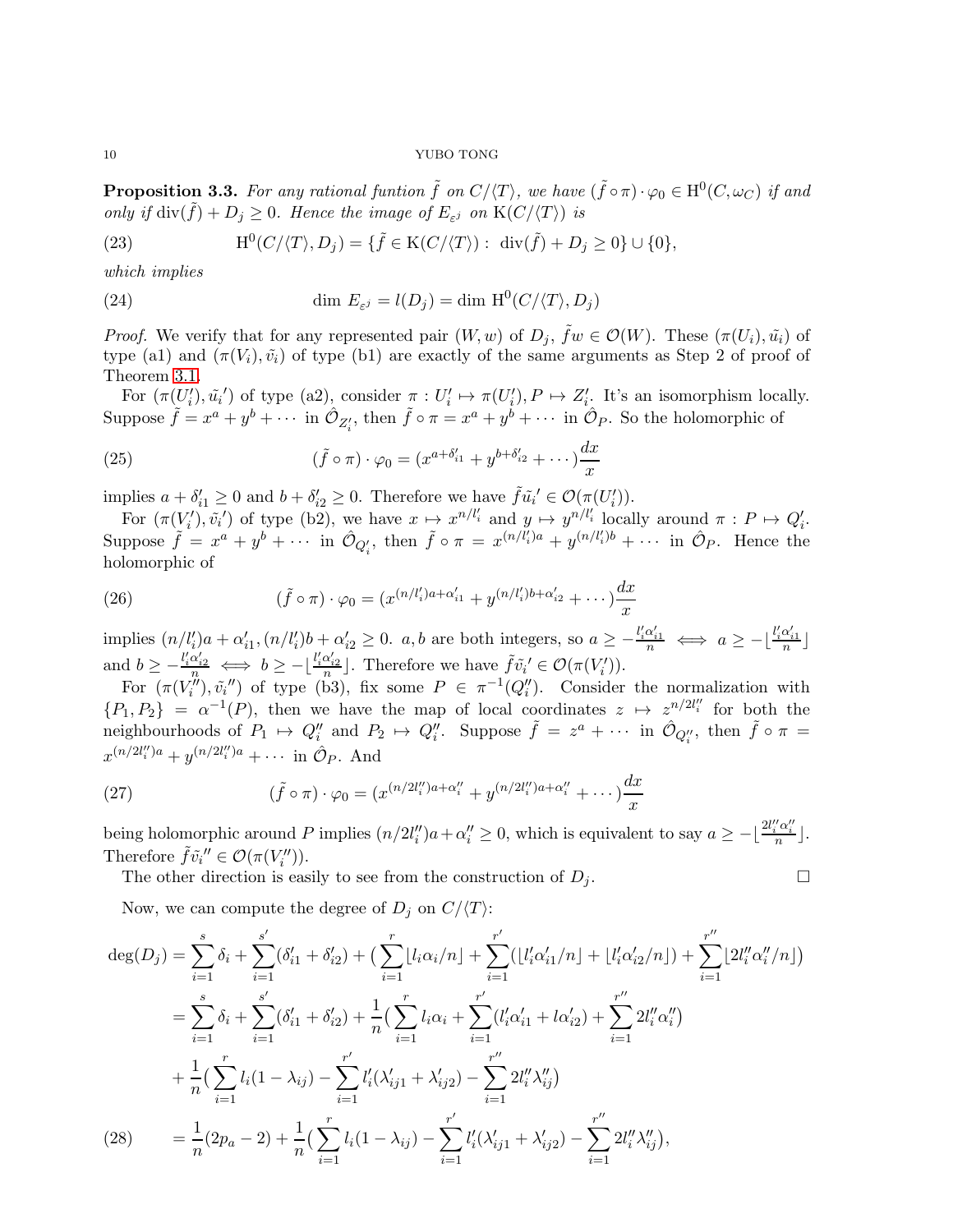which doesn't depend on the choice of  $\varphi_0$ .

By the Riemann-Hurwitz formula of nodal curves [\(22\)](#page-8-1), we have

$$
(29) \frac{2p_a - 2}{n} = (2\tilde{p}_a - 2) + \frac{1}{n} \left( \sum_{i=1}^r l_i \left( \frac{n}{l_i} - 1 \right) + 2 \sum_{i=1}^{r'} l'_i \left( \frac{n}{l'_i} - 1 \right) + \sum_{i=1}^{r''} 2l''_i \left( \frac{n}{2l''_i} - 1 \right) \right) - 2\tilde{N} + \frac{2N}{n}.
$$

Substitute this equation to the last equation of  $deg(D_i)$ , then we get

$$
\deg(D_j) = 2\tilde{p}_a - 2 + (r + 2r' + r'') - \frac{1}{n} \left( \sum_{i=1}^r l_i \lambda_{ij} + \sum_{i=1}^{r'} l'_i (\lambda'_{ij1} + \lambda'_{ij2} + 2) + \sum_{i=1}^{r''} 2l''_i (1 + \lambda''_{ij}) \right) - 2\tilde{N} + \frac{2N}{n}.
$$

<span id="page-10-0"></span>Setting

(30) 
$$
\mathscr{D}(C,j) = (r + 2r' + r'') - \frac{1}{n} \left( \sum_{i=1}^r l_i \lambda_{ij} + \sum_{i=1}^{r'} l'_i (\lambda'_{ij1} + \lambda'_{ij2} + 2) + \sum_{i=1}^{r''} 2l''_i (1 + \lambda''_{ij}) \right).
$$

We have:

(31) 
$$
\deg(D_j) = 2\tilde{p}_a - 2 + \mathcal{D}(C, j) - 2\tilde{N} + \frac{2N}{n}.
$$

**Proposition 3.4.**  $l(K_{C/(T)} - D_j) = 0$  for  $N > n\tilde{N}$ .

*Proof.* Note that  $1 \leq \lambda_{ij} \leq n/l_i$ ,  $0 \leq \lambda'_{ij1}, \lambda'_{ij2} \leq n/l'_i - 1$ ,  $0 \leq \lambda''_{ij} \leq n/2l''_i - 1$ . It follows that  $\mathscr{D}(C, j) \geq 0$ , hence  $\deg D_j \geq 2\tilde{p}_a - 2 - 2\tilde{N} + \frac{2N}{n} > 2\tilde{p}_a - 2$  when  $N > n\tilde{N}$ . So by Theorem [2.8,](#page-4-1)  $l(K_{C/\langle T \rangle} - D_j) = 0.$ 

Assuming  $N > n\tilde{N}$ , by using Riemann-Roch Theorem [\(8\)](#page-4-0) on  $C/\langle T \rangle$ , we have

$$
l(D_j) = l(K_{C/\langle T \rangle} - D_j) + \deg D_j + 1 - \tilde{p}_a
$$
  
=  $\tilde{p}_a - 1 + \mathcal{D}(C, j) - 2\tilde{N} + \frac{2N}{n}.$ 

We summarize our results in the following

**Theorem 3.5** (The Chevalley-Weil formula on irreducible nodal curves). Let  $T: C \to C$  be an order n automorphism of an irreducible nodal curve C, and  $E_{\varepsilon^j} \subseteq H^0(C, \omega_C)$  be the eigenspace of  $\varepsilon^j$  under  $T$   $(j = 0, 1, \dots, n-1)$ . If  $E_{\varepsilon^j} \neq 0$  and  $N > n\tilde{N}$ , where N and  $\tilde{N}$  are the number of nodes on C and  $C/\langle T \rangle$ , then we have

<span id="page-10-1"></span>(32) 
$$
\dim E_{\varepsilon^j} = \tilde{p}_a - 1 + \mathscr{D}(C, j) - 2\tilde{N} + \frac{2N}{n}.
$$

**Example 3.6** (Hyperelliptic stable curves). A hyperelliptic stable curve C is a stable curve with a hyperelliptic involution  $J: C \to C$ , which is an order 2 automorphism satisfying  $C/\langle J \rangle = \mathbb{P}^1$ . Suppose C is an irreducible hyperelliptic stable curve with  $N(\geq 1)$  nodes, and the arithmetic genus of C is  $p_a$ . For the quotient map  $C \to C/\langle J \rangle = \mathbb{P}^1$ , we have  $N > 2\tilde{N} = 0$ .

Let  $\hat{C}$  be the normalization of C with genus g. The induced automorphism  $\hat{J}$  is again a hyperelliptic involution because  $\hat{C}/\langle \hat{J} \rangle = \mathbb{P}^1$ . It has  $2g + 2$  fixed points.

Consider the branch covering  $\pi: C \to C/\langle J \rangle$ . According to its normalization, it has  $2g + 2$ type (b1) points, N type (b3) points, and no type (b2) point, namely  $r = 2g + 2, r' = 0$  and  $r'' = N$ . We know that  $E_{-1} \neq 0$  for  $j = 1$ . So we have

(33) 
$$
\dim E_{-1} = p_a(\mathbb{P}^1) - 1 + \mathcal{D}(C, 1) - 0 + \frac{2N}{2} = \mathcal{D}(C, 1) + N - 1.
$$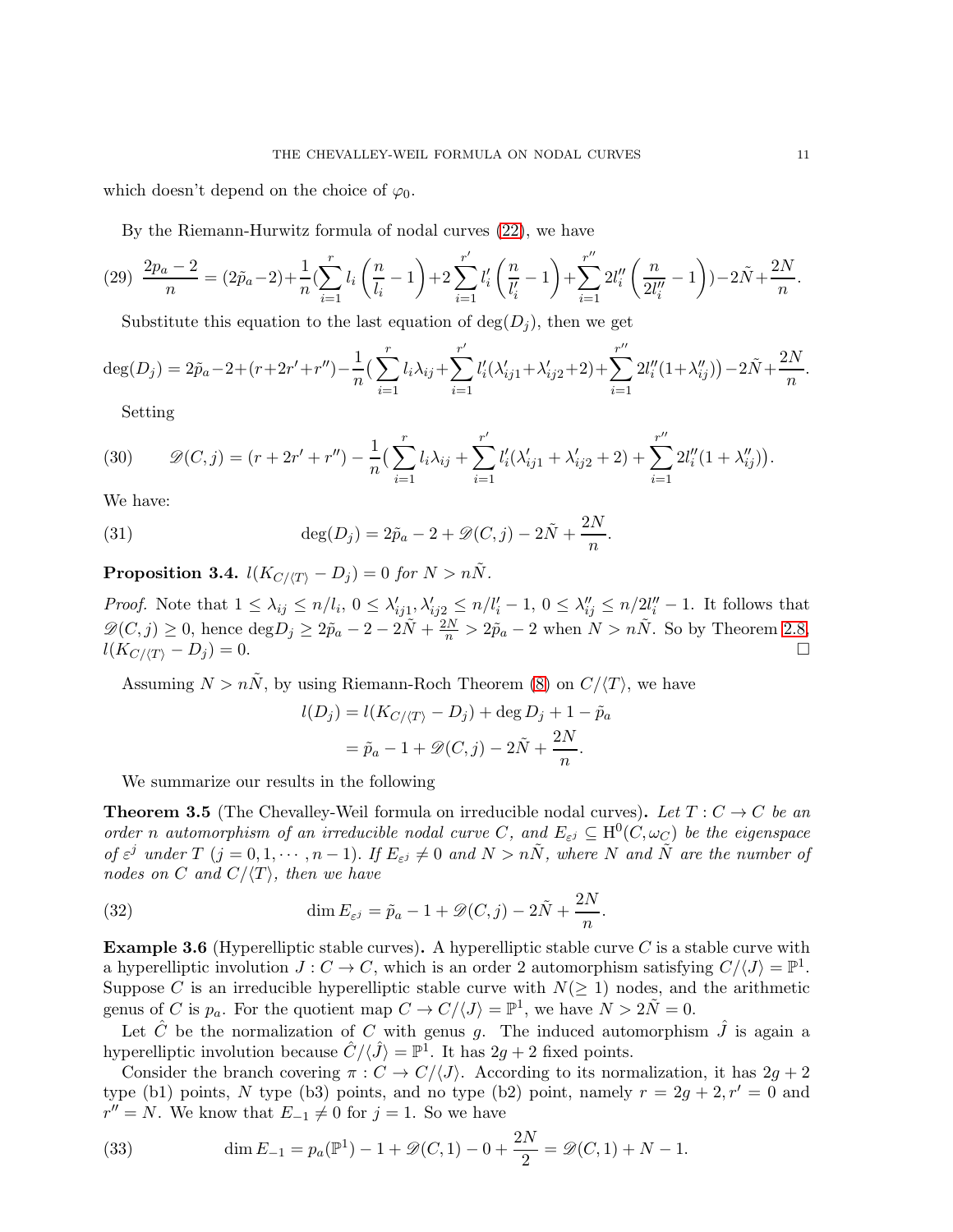Now we want to compute  $\mathscr{D}(C, 1) = 2g + 2 + N - \frac{1}{2} \left( \sum_{i=1}^{2g+2} l_i \lambda_{i1} + \sum_{i=1}^{N} 2l''_i (1 + \lambda''_{i1}) \right)$ . Around each type (b1) point  $P \in \pi^{-1}(Q_i)$  with  $JP = P$ , we have the rotation  $J^{-1}$ :  $z \mapsto -z$ . Hence  $\eta_i = -1$  and  $l_i = 1$ . While  $1 \leq \lambda_{i1} \leq n/l_i$  satisfying  $\eta_i^{\lambda_{i1}} = (-1)^{l_i}$  implies  $\lambda_{i1} = 1$ .

Around each type (b3) point  $P \in \pi^{-1}(Q_i'')$ , we have  $l_i'' = 1$  and

$$
J^{-2l_i''} = id_C : \begin{cases} x \mapsto x \\ y \mapsto y \end{cases}
$$

Hence  $\eta''_i = 1$ , and  $0 \leq \lambda''_{i1} \leq 2/2l''_i - 1 = 0$  satisfing  $1^{\lambda''_{i1}} = (-1)^{2l''_i} = 1$ . Finally, we have  $\mathscr{D}(C, 1) = 2g + 2 + N - \frac{1}{2}$  $\frac{1}{2}(\sum_{i=1}^{2g+2} 1 + \sum_{i=1}^{N} 2) = g + 1$  and get

(34) 
$$
\dim E_{-1} = \mathcal{D}(C, 1) + N - 1 = g + N = p_a,
$$

which implies  $E_1 = 0$ .

<span id="page-11-3"></span>**Remark 3.7.** The condition  $E_{\varepsilon^j} \neq 0$  is necessary. If we use the formula [\(32\)](#page-10-1) to compute  $\dim E_1$ for  $j = 0$  directly, then  $\dim E_1 = \mathscr{D}(C, 0) + N - 1$ . And by  $\lambda_{i0} = 2$ ,  $\lambda''_{i0} = 0$ , we have

(35) 
$$
\mathscr{D}(C,0) = 2g + 2 + N - \frac{1}{2} \left( \sum_{i=1}^{2g+2} l_i \lambda_{i0} + \sum_{i=1}^N 2l''_i (1 + \lambda''_{i0}) \right) = 0.
$$

<span id="page-11-0"></span>Then we get  $\dim E_1 = \mathcal{D}(C, 0) + N - 1 = N - 1 \neq 0$ , which contradicts to the fact  $E_1 = 0$ .

# 4. Nodal curves with several irreducible components

<span id="page-11-1"></span>4.1. **Reduction.** Now we suppose  $C$  is a connected nodal curve. We call the nodes in which two irreducible components intersect the intersection points. For the automorphism  $T: C \to C$ , we decompose the quotient curve  $\pi(C) = C/\langle T \rangle$  into irreducible components

(36) 
$$
\pi(C) = \pi(C_1) \cup \pi(C_2) \cup \cdots \cup \pi(C_d),
$$

where  $C_k$  is the preimage of  $\pi(C_k)$ . If we consider T as a permutation of all irreducible components of  $C$ , then  $C_k$  is the union of the components in every orbit class, which can be disconnected. It follows that we can restrict T on each  $C_k$ . Denote  $T_k := T \mid_{C_k}: C_k \to C_k$ , which is an automorphism of order  $n_k$  on  $C_k$ .

Our goal is to compute the dimension of the eigenspace  $E_{\varepsilon j}$  of  $\varepsilon^j$  on  $H^0(C, \omega_C)$ .

<span id="page-11-2"></span>**Lemma 4.1.** Suppose  $E_{\varepsilon^j} \neq 0$ , then we can find a general  $\varphi_0 \in E_{\varepsilon^j}$ , namely  $\varphi_0 \mid_{C_i} \neq 0$  for  $maximal$  many  $C_i$ .

*Proof.* Suppose  $\varphi_0, \varphi_1 \in E_{\varepsilon}$ . If  $\varphi_0 \mid_{C_k} = 0$  and  $\varphi_1 \mid_{C_k} \neq 0$ , then we can always find some  $c \in \mathbb{C}$ with  $\varphi = \varphi_0 + c\varphi_1$  s.t.  $\varphi |_{C_k} \neq 0$ .  $\neq 0.$ 

Once we fix some general  $\varphi_0 \in E_{\varepsilon^j}$ , then we will have an induced nodal curve (may be disconnected)

(37) 
$$
C^j = \bigcup_{\varphi_0|_{C_i} \neq 0} C_i ,
$$

with an induced isomorphism  $T|_{C^j} : C^j \to C^j$ . Then for the eigenspace of  $\varepsilon^j$ , we have

Proposition 4.2.  $E_{\varepsilon^j}(C^j) \cong E_{\varepsilon^j}$ .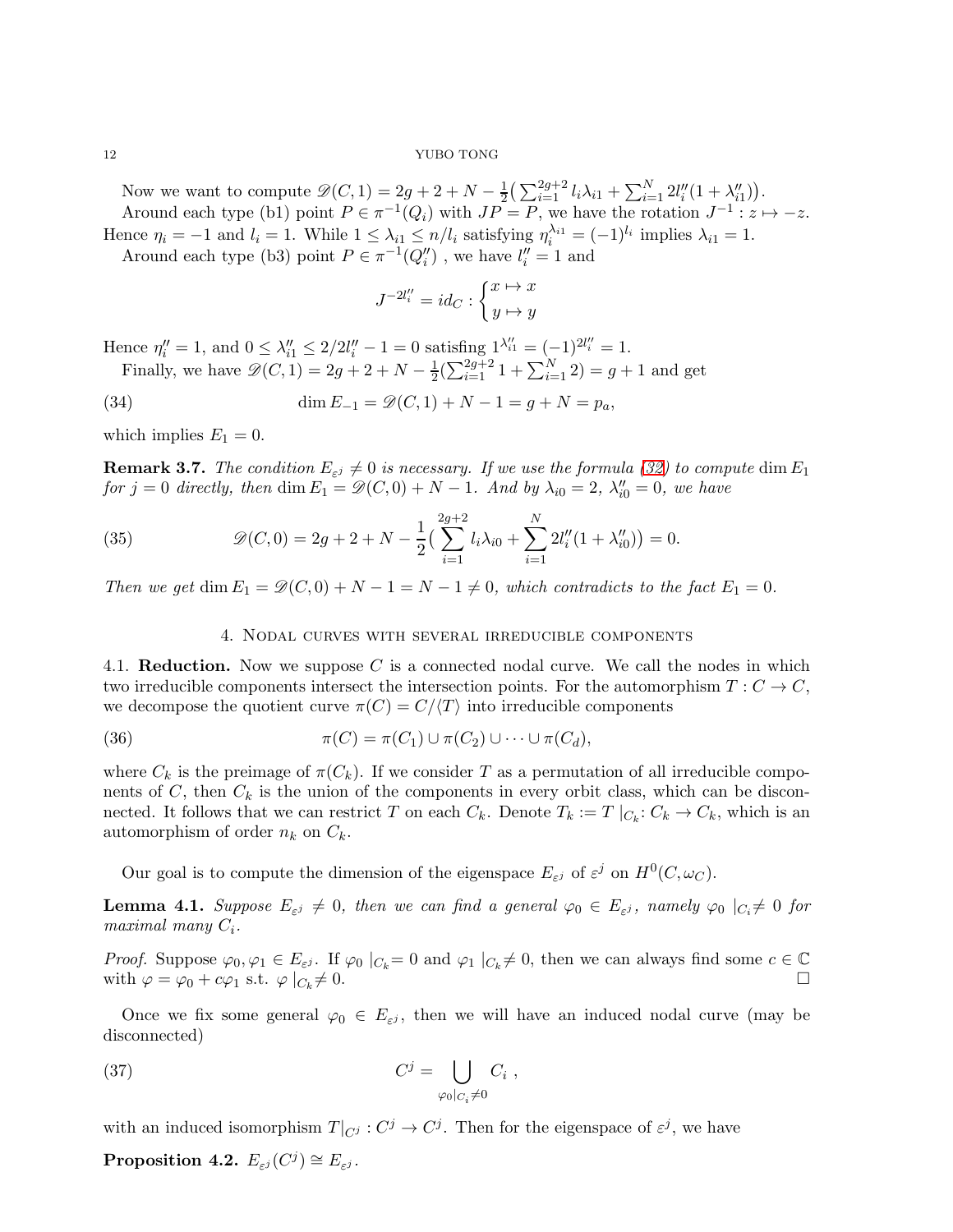*Proof.* In fact, the problem occurs on the intersection points where  $C<sup>j</sup>$  interesects with the deleted parts. For simplicity, assume  $C = C_1 \cup C_2$  and  $\{P\} = C_1 \cap C_2$ , where  $C_1 = C^j$  is an irreducible component while  $C_2$  is the deleted part. For a holomorphic differential  $\varphi$  in  $E_{\varepsilon^j}$ , we know that  $\varphi \mid_{C_1} \in H^0(C_1, \omega_{C_1}(P))$ , namely  $\varphi \mid_{C_1} = a_{-1}z^{-1} + a_0 + a_1z + \cdots dz$  around P. We want to show that  $\varphi \mid_{C_1} \in H^0(C_1, \omega_{C_1})$ , hence an element of  $E_{\varepsilon^j}(C^j)$ .

Note that  $\text{Res}_P(\varphi|_{C_2}) = 0$  since  $\varphi|_{C_2} = 0$ . By the residue theorem,  $\text{Res}_P(\varphi|_{C_1}) + \text{Res}_P(\varphi|_{C_2}) = 0$ 0, we have  $\text{Res}_P(\varphi|_{C_1})=0$ , namely  $a_{-1}=0$ . Hence P is not a pole of  $\varphi|_{C_1}$ . Then we can identity  $\varphi$  with  $\varphi|_{C_j}$  on  $E_{\varepsilon^j}(C^j)$ ).

With the proposition above, we can reduce our object to be a possibly disconnected nodal curve C with a general  $\varphi_0 \in E_{\varepsilon^j}$ , where  $\varphi_0$  is non-zero on each  $C_k$ . Furthermore, we may assume  $\pi(C)$  is connected. Otherwise if  $\pi(C^j) = \pi(C_1) \coprod \pi(C_2) \coprod \cdots \coprod \pi(C_d)$ , where each  $\pi(C_k)$  is a connected component, then we have

(38) 
$$
\dim E_{\varepsilon^j} = \sum_{k=1}^d \dim E_{\varepsilon^j}(C_k).
$$

Now we suppose  $\pi(C) = \pi(C_1) \cup \pi(C_2) \cup \cdots \cup \pi(C_d)$  is connected with a general  $\varphi_0 \in E_{\varepsilon^j}$ satisfying  $\varphi_0$   $|_{C_k} \neq 0$  for all  $k = 1, \dots, d$ . Let  $C_k = C_k^1 \cup C_k^2 \cup \dots \cup C_k^{m_k}$  be the decomposition of irreducible components. Note that  $C_k^1 \cong C_k^2 \cong \cdots \cong C_k^{m_k}$  because  $T_k(C_k^i)$  must also be irreducible. Hence the restriction map  $\pi_1: C_k^1 \to \pi(C_k)$  is a  $n'_k = n_k/m_k$  sheeted map. Note that For each  $C_k$ , the zeros of  $\varphi_0$  are symmetric on every  $C_k^1, C_k^2, \cdots, C_k^{m_k}$ , hence  $\varphi_0 \mid_{C_k^i} \neq 0$  for all irreducible components of C.

Like before, we want to use the local data of  $\varphi_0$  to construct a Cartier divisor  $D_i$  on  $\pi(C)$  s.t. the image of  $E_{\varepsilon}$  on  $K(C/\langle T \rangle)$  is  $H^0(\pi(C), D_j)$ . So we need to study the zeros of  $\varphi_0$ . The zeros of  $\varphi_0|_{C_k}$  are symmetric on each  $C_k^i$ , so we just need to analyse the zeros of  $\varphi_0|_{C_k^1}$ .

<span id="page-12-0"></span>4.2. Divisors on each irreducible component of  $\pi(C)$ . Consider the  $n'_{k}$ -sheeted map  $C_{k}^{1} \rightarrow$  $\pi(C_k) = C_k / \langle T_k \rangle$ . For the ramification points, some smooth ramification points can be intersection points. So we classify them into 4 classes:

(i)  $X_1 = \{P \in C_k^1 : P \text{ is smooth and not an intersection point, } T^l P = P \text{ for some } 1 \leq l < n'_k\};$ (ii)  $X_2 = \{P \in C_k^1 : P \text{ is a smooth intersection point, } T^l P = P \text{ for some } 1 \leq l < n'_k\};$ (iii)  $X' = \{ P \in C^1_k : P \text{ and } \pi(P) \text{ are nodes, } T^l P = P \text{ for some } 1 \leq l < n'_k \};$ 

(iv)  $X'' = \{ P \in C^1_k : P \text{ is a node, } \pi(P) \text{ is smooth, } T^l P = P \text{ for some } 1 \leq l < n'_k \}.$ 

Let  $\pi(X_1) = \{Q_1^{(1)}\}$  $\mathcal{O}_1^{(1)}, \cdots, \mathcal{O}_{r_1}^{(1)}\}, \pi(X_2) = \{Q_1^{(2)}\}$  $\{Q_1^{(2)}, \cdots, Q_{r_2}^{(2)}\}, \pi(X') = \{Q'_1, \cdots, Q'_{r'}\}, \text{and } \pi(X'') =$  ${Q''_1, \cdots, Q''_{r''}}$  be the branch points. Denote  $l_i^{(1)}$  $i^{(1)}$  (resp. $l_i^{(2)}$  $i^{(2)}$ ; resp.  $l_i'$ ; resp.  $l_i''$ ) be the minimal number such that  $T^{l_i^{(1)}}$  (resp.  $T^{l_i^{(2)}}$ ; resp.  $T^{l_i'}$ ; resp.  $T^{l_i''}$ ) $P = P$  for each point  $P \in \pi^{-1}(Q_i^{(1)})$  $\binom{1}{i}$ (resp.  $Q_i^{(2)}$  $i^{(2)}$ ; resp.  $Q'_{i}$ ; resp.  $Q''_{i}$ ).

Then Riemann-Hurwitz formula of  $C_k^1 \to \pi(C_k)$  tells us

$$
2p_a(C_k^1) - 2 - 2N'_k = n'_k(2\tilde{p}_a(\pi(C_k)) - 2) - 2n'_k\tilde{N}_k + \sum_{i=1}^{r_1} l^{(1)}\left(\frac{n'_k}{l_i^{(1)}} - 1\right) + \sum_{i=1}^{r_2} l^{(2)}\left(\frac{n'_k}{l_i^{(2)}} - 1\right)
$$
  
(39)  

$$
+ 2\sum_{i=1}^{r'} l'_i\left(\frac{n'_k}{l'_i} - 1\right) + \sum_{i=1}^{r''} 2l''_i\left(\frac{n'_k}{2l''_i} - 1\right),
$$

<span id="page-12-1"></span>where  $N'_k$  is the number of nodes on  $C_k^1$ .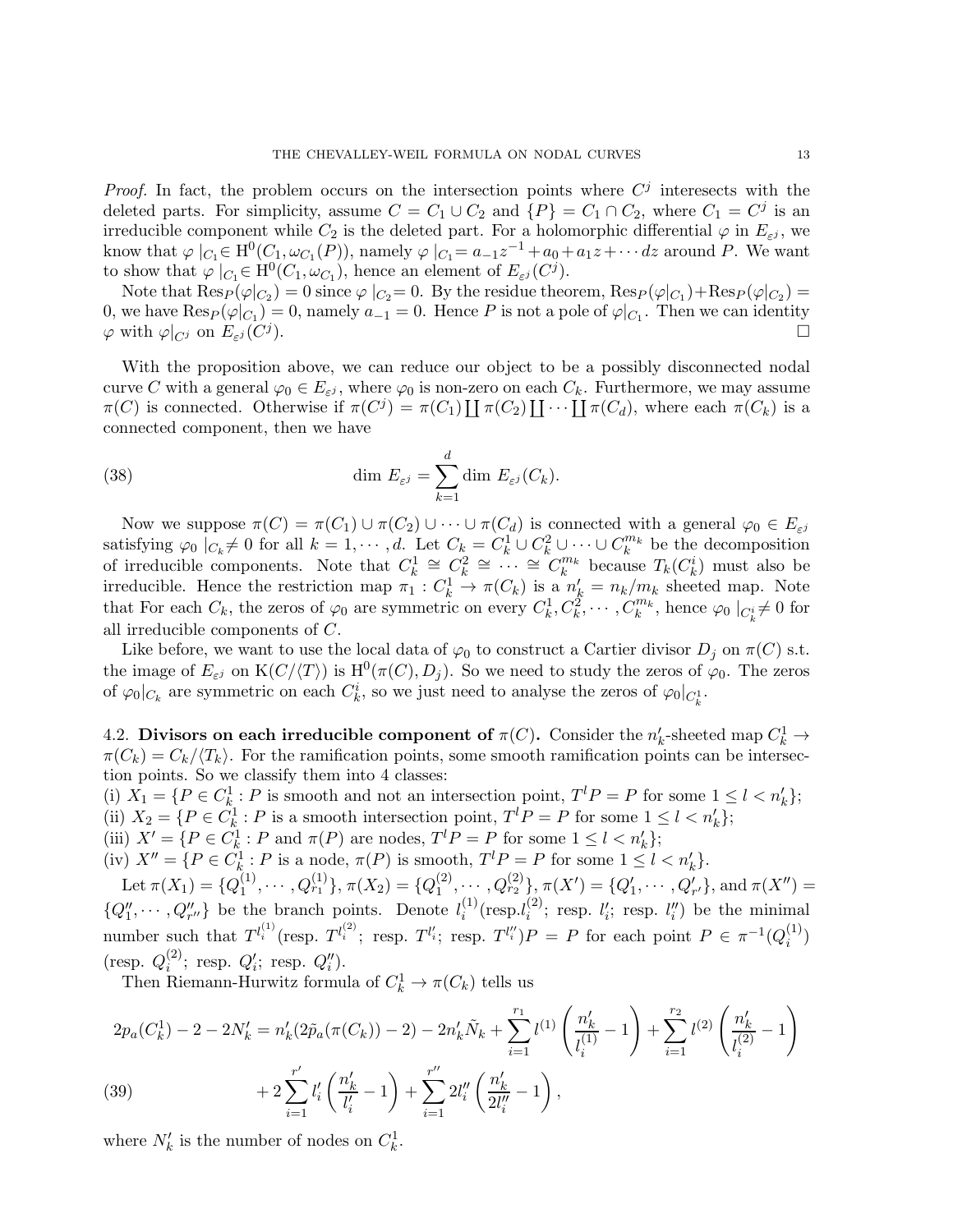Now we study the zeros of  $\varphi_0 \mid_{C^1_k}$ . This makes no differences to what we did in the irreducible nodal curves, except for these intersection points. To avoid the abuse of notations, we continue to use the notations as in the Local analysis of Section [3.2](#page-6-0) with slight modifications.

Again, we set  $M = \{Z_1, \dots, Z_s : Z_i \notin \pi(X)$ , and each  $P \in \pi^{-1}(M)$  is a smooth zero of  $\varphi_0\}.$ Some of unramified smooth zeros may be intersection points, so we divide them into two types: (a11) Set  $M_1 = \{Z_1^{(1)}\}$  $I_1^{(1)},\cdots, Z_{s_1}^{(1)}$ :  $Z_i^{(1)} \in M$ , and each  $P \in \pi^{-1}(M)$  is not a intersection point}. Around each point  $P \in \pi^{-1}(Z_i^{(1)})$  $(i^{(1)}_i), i = 1, \cdots, s_1$ , we have

$$
\varphi_0 = (z^{\delta_i^{(1)}} + \cdots) dz
$$
 for some  $\delta_i^{(1)} > 0$ .

(a12) Set  $M_2 = \{Z_1^{(2)}\}$  $I_1^{(2)}, \cdots, Z_{s_2}^{(2)}: Z_i^{(2)} \in M$ , and each  $P \in \pi^{-1}(M)$  is a intersection point}. Around each point  $P \in \pi^{-1}(Z_i^{(2)})$  $i^{(2)}$ ,  $i = 1, \dots, s_2$ , we have

$$
\varphi_0 = (z^{\delta_i^{(2)}} + \cdots) dz
$$
 for some  $\delta_i^{(2)} > 0$ .

For the unramified nodal zeros, we set (a2)  $M' = \{Z'_1, \dots, Z'_{s'} : Z'_i \notin \pi(X' \sqcup X'')\}$ , each  $P \in \pi^{-1}(M)$  is a node and a zero of  $\varphi_0\}$ . And around each  $P \in \pi^{-1}(Z_i'),$ 

$$
\varphi_0 = (x^{\delta'_{i1}} + y^{\delta'_{i2}} + \cdots) \frac{dx}{x}
$$
 for some  $\delta'_{i1}, \delta'_{i2} > 0$ .

The ramification points have been classified into 4 classes. So we may have 4 types of ramified zeros:

(b11) For  $P \in \pi^{-1}(Q_i^{(1)})$ (1),  $i = 1, \dots, r_1$ , with locally  $\varphi_0 = (z^{\alpha_i^{(1)}} + \dots) dz$  for some  $\alpha_i^{(1)} \geq 0$ . Suppose  $T^{-l_i^{(1)}}: z \mapsto \eta_i^{(1)}$  $i^{(1)}$  z around P, where  $\eta^{(1)}$  is a primitive  $n'_{k}/l^{(1)}_{i}$ -root of unity. We have

$$
((\eta_i^{(1)}z)^{\alpha_i^{(1)}} + \cdots) d(\eta_i^{(1)}z) = ((\eta_i^{(1)})^{(\alpha_i^{(1)}+1)}z^{\alpha_i^{(1)}} + \cdots) dz = (\varepsilon^{jl_i^{(1)}}z^{\alpha_i^{(1)}} + \cdots) dz.
$$
  
by  $T^{l_i^{(1)}}\varphi_0 = \varphi_0 \circ T^{-l_i^{(1)}} = \varepsilon^{jl_i^{(1)}}\varphi_0$ , which implies  $(\eta_i^{(1)})^{(\alpha_i^{(1)}+1)} = \varepsilon^{jl_i^{(1)}}$ . Define  $\lambda_{ij}^{(1)}$  to be the unique integer such that  $(\eta_i^{(1)})^{\lambda_{ij}^{(1)}} = \varepsilon^{jl_i^{(1)}}$  and  $1 \le \lambda_{ij}^{(1)} \le n_k'/l_i^{(1)}$ . So we have

(40) 
$$
\alpha_i^{(1)} = \lfloor \frac{l_i^{(1)} \alpha_i^{(1)}}{n_k'} \rfloor \frac{n_k'}{l_i^{(1)}} + \lambda_{ij}^{(1)} - 1.
$$

(b12) For  $P \in \pi^{-1}(Q_i^{(2)})$ (2),  $i = 1, \dots, r_2$ , with locally  $\varphi_0 = (z^{\alpha_i^{(2)}} + \dots) \frac{dz}{z}$  $\frac{dz}{z}$  for some  $\alpha_i^{(2)} \geq 0$ . Suppose  $T^{-l_i^{(2)}}: z \mapsto \eta_i^{(2)}$  $\binom{2}{i}$  a a primitive  $n'_k / l_i^{(2)}$ -root of unity. We have

$$
((\eta_i^{(2)}z)^{\alpha_i^{(2)}} + \cdots) \frac{d(\eta_i^{(2)}z)}{\eta_i^{(2)}z} = ((\eta_i^{(2)})^{\alpha_i^{(2)}} z^{\alpha_i^{(2)}} + \cdots) dz = (\varepsilon^{jl_i^{(2)}} z^{\alpha_i^{(2)}} + \cdots) dz,
$$

by  $T^{l_i^{(2)}}\varphi_0 = \varphi_0 \circ T^{-l_i^{(2)}} = \varepsilon^{jl_i^{(2)}}\varphi_0$ , which implies  $(\eta_i^{(2)})$  $\lambda_i^{(2)}\lambda_i^{(2)} = \varepsilon^{jl_i^{(2)}}$ . Define  $\lambda_{ij}^{(2)}$  to be the unique integer such that  $(\eta_i^{(2)}$  $\binom{(2)}{i}^{\lambda_{ij}^{(2)}} = \varepsilon^{jl_i^{(1)}}$  and  $0 \leq \lambda_{ij}^{(2)} \leq n'_k/l_i^{(2)} - 1$ . So we have

(41) 
$$
\alpha_i^{(2)} = \lfloor \frac{l_i^{(2)} \alpha_i^{(2)}}{n_k'} \rfloor \frac{n_k'}{l_i^{(2)}} + \lambda_{ij}^{(2)}.
$$

Exactly the same as what we did in [3.2](#page-6-0) except substituting n by  $n'_k$ , we define  $\lambda'_{ij1}, \lambda'_{ij2}$  and  $\lambda''_{ij}$  for

(b2) 
$$
P \in \pi^{-1}(Q'_i)
$$
,  $i = 1, \dots, r'$ , with locally  $(x^{\alpha'_{i1}} + y^{\alpha'_{i2}} + \dots) \frac{dx}{x}$  for some  $\alpha'_{i1}, \alpha'_{i2} \ge 0$  and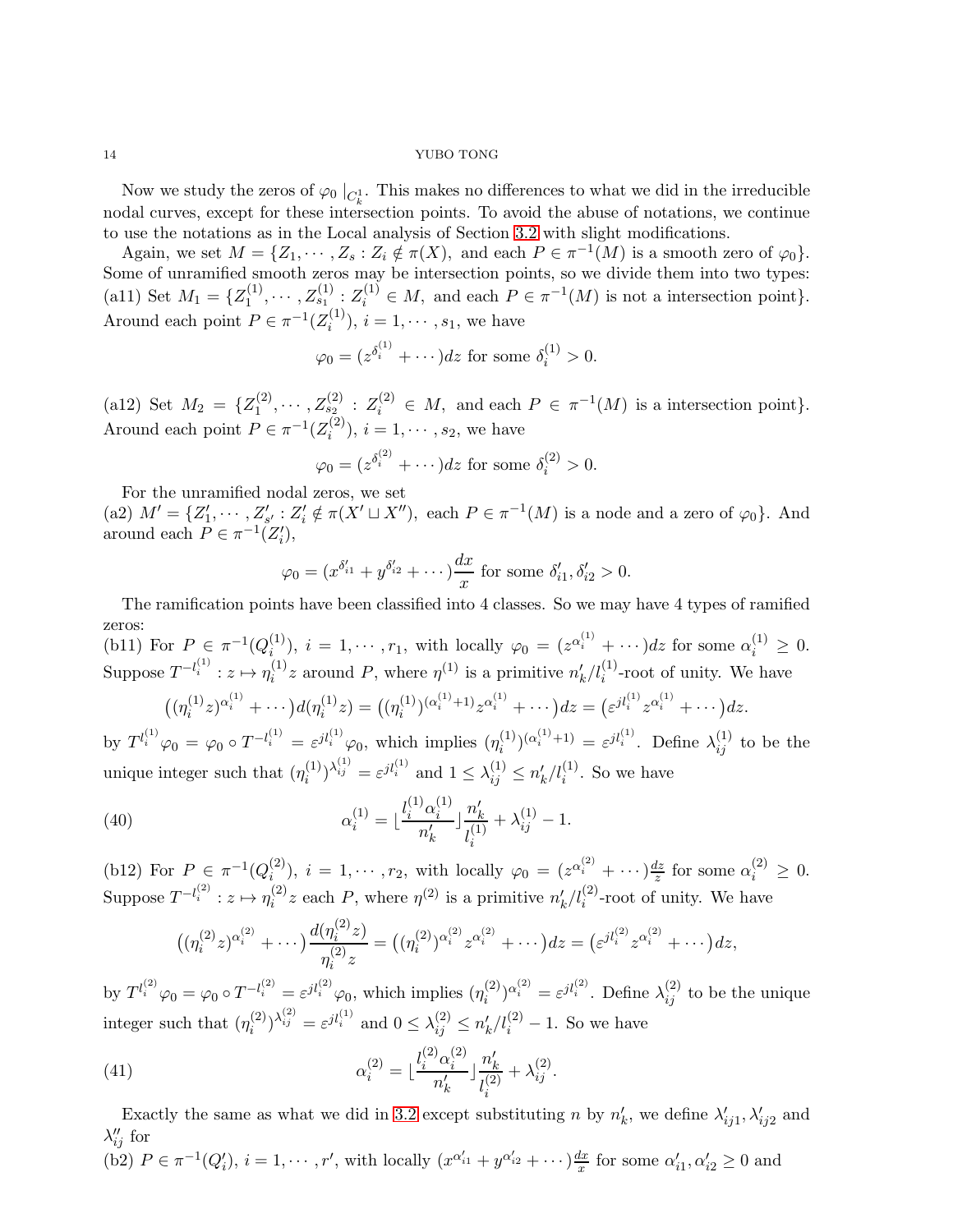(b3) 
$$
P \in \pi^{-1}(Q_i'')
$$
,  $i = 1, \dots, r''$ , with locally  $\varphi_0 = (x^{\alpha''}_i + y^{\alpha''}_i + \dots) \frac{dx}{x}$  for some  $\alpha''_i \geq 0$ .

Since  $\varphi_0 \mid_{C^1_k}$  is a meromorphic differential on  $C^1_k$ , we have an euqality

(42) 
$$
2p_a(C_k^1) - 2 = n'_k \left( \sum_{i=1}^{s_1} \delta_i^{(1)} + \sum_{i=1}^{s_2} \delta_i^{(2)} + \sum_{i=1}^{s'} (\delta_{i1}' + \delta_{i2}')
$$

$$
+ \left( \sum_{i=1}^{r_1} l_i^{(1)} \alpha_i^{(1)} + \sum_{i=1}^{r_2} l_i^{(2)} \alpha_i^{(2)} + \sum_{i=1}^{r'} (l'_i \alpha'_{i1} + l \alpha'_{i2}) + \sum_{i=1}^{r''} 2l''_i \alpha''_i \right) - I'_k
$$

where  $I'_{k}$  is the number of intersection points of C on  $C_{k}^{1}$ .

Now we construct some pairs on  $\pi(C_k)$ : For (a11), take some pair  $(\tilde{U}_i^{(1)})$  $\tilde{u}^{(1)}_i, \tilde{u}^{(1)}_i$  $\tilde{U}_i^{(1)}$ ), where  $Z_i^{(1)} \in \tilde{U}_i^{(1)}$  $\tilde{u}_i^{(1)}$  and  $\tilde{u}_i^{(1)} = z^{\delta_i^{(1)}} + \cdots$  in  $\hat{\mathcal{O}}_{Z_i^{(1)}}$ ; For (a12), take some pair  $(\tilde{U}_i^{(2)})$  $\tilde{u}^{(2)}_i, \tilde{u}^{(2)}_i$  $\tilde{U}_i^{(2)}$ ), where  $Z_i^{(2)} \in \tilde{U}_i^{(2)}$  $\tilde{u}_i^{(2)}$  and  $\tilde{u}_i^{(2)} = z^{\delta_i^{(2)}} + \cdots$  in  $\hat{\mathcal{O}}_{Z_i^{(2)}}$ ; For (a2), take some pair  $(\tilde{U}'_i, \tilde{u}_i')$ , where  $Z'_i \in \tilde{U}'_i$  and  $\tilde{u}_i' = x^{\delta'_{i1}} + y^{\delta'_{i2}} + \cdots$  in  $\hat{\mathcal{O}}_{Z'_i}$ ; For (b11), take some pair  $(\tilde{V}_i^{(1)})$  $\tilde{v}_i^{(1)}, \tilde{v}_i^{(1)}$  $i^{(1)}$ , where  $Q_i^{(1)} \in \tilde{V}_i^{(1)}$  $\tilde{v}_i^{(1)}$  and  $\tilde{v}_i^{(1)} = z^{\lfloor l_i^{(1)} \alpha_i^{(1)}/n_k' \rfloor} + \cdots$  in  $\hat{\mathcal{O}}_{Q_i^{(1)}}$ ; For (b12), take some pair  $(\tilde{V}_i^{(2)}, \tilde{v}_i^{(2)})$ , where  $Q_i^{(2)} \in \tilde{V}_i^{(2)}$  and  $\tilde{v}_i^{(2)} = z^{\lfloor l_i^{(2)} \alpha_i^{(2)}/n'_k \rfloor} + \cdots$  in  $\mathcal{O}_{\alpha^{(2)}}$  $\tilde{v}^{(2)}_i, \tilde{v}^{(2)}_i$  $i^{(2)}$ , where  $Q_i^{(2)} \in \tilde{V}_i^{(2)}$  $\tilde{v}_i^{(2)}$  and  $\tilde{v}_i^{(2)} = z^{\lfloor l_i^{(2)} \alpha_i^{(2)}/n_k' \rfloor} + \cdots$  in  $\hat{\mathcal{O}}_{Q_i^{(2)}}$ ; For (b2), take some pair  $(\tilde{V}'_i, \tilde{v}_i)$ , where  $Q'_i \in \tilde{V}'_i$  and  $\tilde{v}_i' = x^{\lfloor l'_i \alpha'_{i1}/n'_k \rfloor} + y^{\lfloor l'_i \alpha'_{i2}/n'_k \rfloor} + \cdots$  in  $\tilde{O}_{Q'_i}$ ; For (b3), take some pair  $(\tilde{V}_i'', \tilde{v}_i''),$  where  $Q_i'' \in \tilde{V}_i''$  and  $\tilde{v}_i'' = z^{\lfloor 2l''_i \alpha''_i/n'_k \rfloor} + \cdots$  in  $\hat{\mathcal{O}}_{Q_i''}.$ 

Without loss of generality, we may assume these open subsets cover the whole  $\pi(\tilde{C}_k)$ . Hence all these pairs represent a Cartier divisor  $D_i^{(k)}$  $j^{(k)}$  on  $\pi(C_k)$ , which satisfies

$$
\begin{split}\n&\deg D_{j}^{(k)} = \sum_{i=1}^{s_{1}} \delta_{i}^{(1)} + \sum_{i=1}^{s_{2}} \delta_{i}^{(2)} + \sum_{i=1}^{s'} (\delta_{i1}^{\prime} + \delta_{i2}^{\prime}) \\
&+ \sum_{i=1}^{r_{1}} \lfloor l_{i}^{(1)} \alpha_{i}^{(1)} / n_{k}^{\prime} \rfloor + \sum_{i=1}^{r_{2}} \lfloor l_{i}^{(2)} \alpha_{i}^{(2)} / n_{k}^{\prime} \rfloor + \sum_{i=1}^{r'} (\lfloor l_{i}^{\prime} \alpha_{i1}^{\prime} / n_{k}^{\prime} \rfloor + \lfloor l_{i}^{\prime} \alpha_{i2}^{\prime} / n_{k}^{\prime} \rfloor) + \sum_{i=1}^{r''} \lfloor 2l_{i}^{\prime \prime} \alpha_{i}^{\prime \prime} / n_{k}^{\prime} \rfloor \\
&= \frac{1}{n_{k}^{\prime}} (2p_{a}(C_{k}^{1}) - 2 + I_{k}^{\prime}) + \frac{1}{n_{k}^{\prime}} (\sum_{i=1}^{r_{1}} l_{i}^{(1)} (1 - \lambda_{ij}^{(1)}) - \sum_{i=1}^{r_{2}} l_{i}^{(2)} \lambda_{ij}^{(2)} - \sum_{i=1}^{r'} l_{i}^{\prime} (\lambda_{ij1}^{\prime} + \lambda_{ij2}^{\prime}) - \sum_{i=1}^{r''} 2l_{i}^{\prime \prime} \lambda_{ij}^{\prime \prime}) \\
&= 2p_{a}(\pi(C_{k})) - 2 - 2\tilde{N}_{k} + \frac{2N_{k}^{\prime}}{n_{k}^{\prime}} + \frac{I_{k}^{\prime}}{n_{k}^{\prime}} + (r_{1} + r_{2} + 2r' + r'') \\
&- \frac{1}{n_{k}^{\prime}} (\sum_{i=1}^{r_{1}} l_{i}^{(1)} \lambda_{ij}^{(1)} + \sum_{i=1}^{r_{2}} l_{i}^{(2)} (\lambda_{ij}^{(2)} + 1) + \sum_{i=1}^{r'} l_{i}^{\prime} (\lambda_{ij1}^{\prime} + \lambda_{ij2}^{\prime} + 2) + \sum_{i=1}^{r''} 2l_{i}^{\prime \prime} (1 + \lambda_{ij}^{\prime \prime})) .
$$

Here  $\tilde{N}_k$  is the number of nodes on  $\pi(C_k)$ , and the last equality is by the Riemann-Hurwitz [\(39\)](#page-12-1). Denote (43)

<span id="page-14-0"></span>
$$
\mathscr{D}(C_k,j)=(r_1+r_2+2r'+r'')-\frac{1}{n'_k}\left(\sum_{i=1}^{r_1}l_i^{(1)}\lambda_{ij}^{(1)}+\sum_{i=1}^{r_2}l_i^{(2)}(\lambda_{ij}^{(2)}+1)+\sum_{i=1}^{r'}l_i'(\lambda_{ij1}'+\lambda_{ij2}'+2)+\sum_{i=1}^{r''}2l_i''(1+\lambda_{ij}'')\right),
$$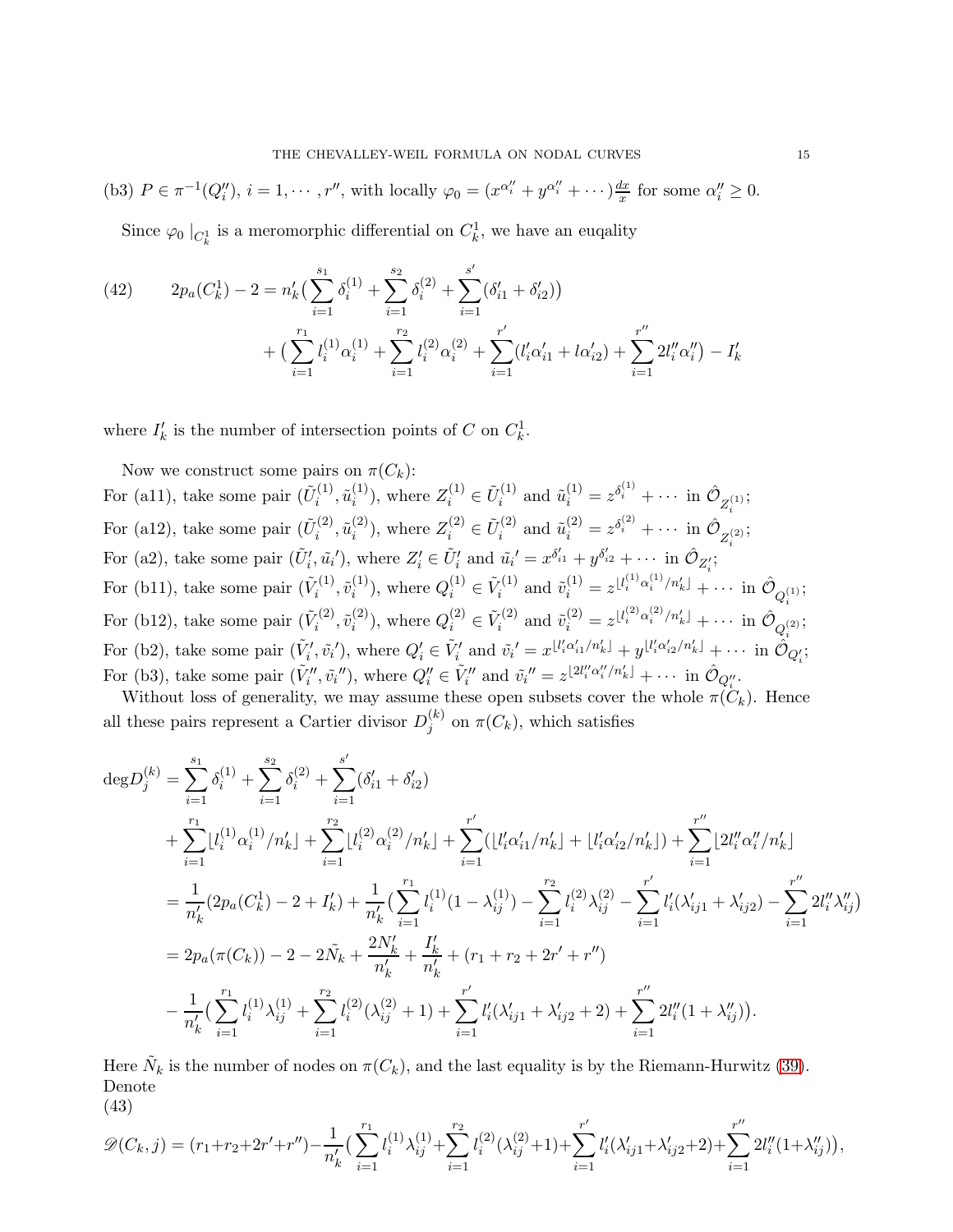then we obtain

(44) 
$$
\deg D_j^{(k)} = 2p_a(\pi(C_k)) - 2 - 2\tilde{N}_k + \frac{2N'_k}{n'_k} + \frac{I'_k}{n'_k} + \mathcal{D}(C_k, j).
$$

**Remark 4.3.** Note that when C is irreducible, namely  $C = C_1$ , then  $\mathcal{D}(C_1, j)$  is just the  $\mathcal{D}(C, j)$ of [\(30\)](#page-10-0). So it's a generalization of the irreducible case.

<span id="page-15-0"></span>4.3. Final results. Now we use the represented pairs of  $D_i^{(1)}$  $j^{(1)}, D_j^{(2)}, \cdots, D_j^{(d)}$  to define some Caritier divisor on  $\pi(C)$ . Like before, we consturct some pairs on some given points of  $\pi(C)$ , then these pairs will represent a Cariter divisor on  $\pi(C)$ .

(i) We put all  $(\tilde{U}_i^{(1)}$  $\tilde{u}_i^{(1)}, \tilde{u}_i^{(1)}$  $\binom{(1)}{i}$ ,  $(\tilde{V}_i^{(1)}$  $\tilde{v}_i^{(1)}, \tilde{v}_i^{(1)}$  $(\tilde{U}'_i, \tilde{u_i}')$ ,  $(\tilde{V}'_i, \tilde{v_i}')$ , and  $(\tilde{V}''_i, \tilde{v_i}'')$  of  $D_j^{(k)}$  $j^{(\kappa)}$  together. And each of these affine open subsets doesn't contain any intersetion points of  $\pi(C)$ .

(ii) For the pairs containg the intersection points  $(U_i^{(2)})$  $(i^{(2)}, \tilde{u}_i^{(2)}), (V_i^{(2)})$  $\tilde{v}_i^{(2)}, \tilde{v}_i^{(2)})$  of  $D_j^{(k)}$  $j^{(\kappa)}$ , we glue them togehter under the following operations. Given some intersection point  $P \in C_1^1 \cap C_2^1$ , suppose  $T_1^{l_1}P = T_2^{l_2}P = P$ , and  $\varphi_0 = (x^{\alpha} + y^{\beta} + \cdots) \frac{dx}{x}$  $\frac{dx}{dx}$  around P. Assuming  $(W_1, f_1), (W_2, f_2)$ containing  $\pi(P)$  are two represented pairs of  $D_i^{(1)}$  $j^{(1)},\ D_j^{(2)}$  $j^{(2)}$ , respectively. Then by construction,  $f_1 = z^{\lfloor l_1 \alpha/n'_1 \rfloor} + \cdots$  in  $\hat{\mathcal{O}}_{\pi(C_1), \pi(P)}$  and  $f_2 = z^{\lfloor l_2 \beta/n'_2 \rfloor} + \cdots$  in  $\hat{\mathcal{O}}_{\pi(C_2), \pi(P)}$ . We glue them by taking a pair  $(W_1 \cup W_2, w)$  on  $\pi(C)$  with  $w = x^{\lfloor l_1 \alpha/n'_1 \rfloor} + y^{\lfloor l_2 \beta/n'_2 \rfloor} + \cdots$  in  $\mathcal{O}_{\pi(C), \pi(P)}$ .

All these pairs represent a Cartier divisor on  $\pi(C)$ , denoted by  $D_i$  and it satisfies

**Proposition 4.4.** For any rational funtion  $\tilde{f}$  on  $\pi(C)$ , we have  $(\tilde{f} \circ \pi) \cdot \varphi_0 \in H^0(C, \omega_C)$  if and only if  $\text{div}(\tilde{f}) + D_j \geq 0$ . Hence the image of  $E_{\varepsilon}$  on  $K(\pi(C))$  is

$$
H^{0}(\pi(C), D_{j}) = \{ \tilde{f} \in K(\pi(C)) : div(\tilde{f}) + D_{j} \ge 0 \} \cup \{0\},\
$$

which implies

$$
\dim E_{\varepsilon^j} = l(D_j) = \dim \, \mathrm{H}^0(\pi(C), D_j)
$$

*Proof.* We verify  $\tilde{f}w \in \mathcal{O}(W)$  that for any represented pair  $(W, w)$  of  $D_i$ . For these pairs in (i), all the arguments are exactly the same as what we did in Proposition [3.3.](#page-9-0)

Consider the pair  $(W_1 \cup W_2, w)$  in (ii). Given a rational function  $\tilde{f} = x^a + y^b + \cdots$  in  $\hat{\mathcal{O}}_{\pi(P)}$ , we have  $f = \tilde{f} \circ \pi = x^{(n'_1/l_1)a} + y^{(n'_2/l_2)b} + \cdots$  in  $\hat{O}_P$ , hence

(45) 
$$
f\varphi_0 = (x^{(n'_1/l_1)a + \alpha} + y^{(n'_2/l_2)b + \beta} + \cdots) \frac{dx}{x}
$$

around P. So the holomorphic of  $f\varphi_0$  implies  $(n'_1/l_1)a + \alpha$ ,  $(n'_2/l_2)b + \beta \ge 0$ , hence  $a \ge -\lfloor \frac{l_1\alpha}{n'_1} \rfloor$ ,  $b \ge -\lfloor \frac{l_2\beta}{n_2'} \rfloor$ . Therefore  $\tilde{f}w \in \mathcal{O}(W)$ .

The other direction is easily to see from the construction of  $D_j$ 

Let I be the number of intersection points of  $\pi(C)$ , then the arithmetic genus of  $\pi(C)$  and its irreducible component  $\pi(C_k)$  satisfy the relation:

(46) 
$$
\tilde{p}_a = \sum_{k=1}^d p_a(\pi(C_k)) + 1 - d + \tilde{I},
$$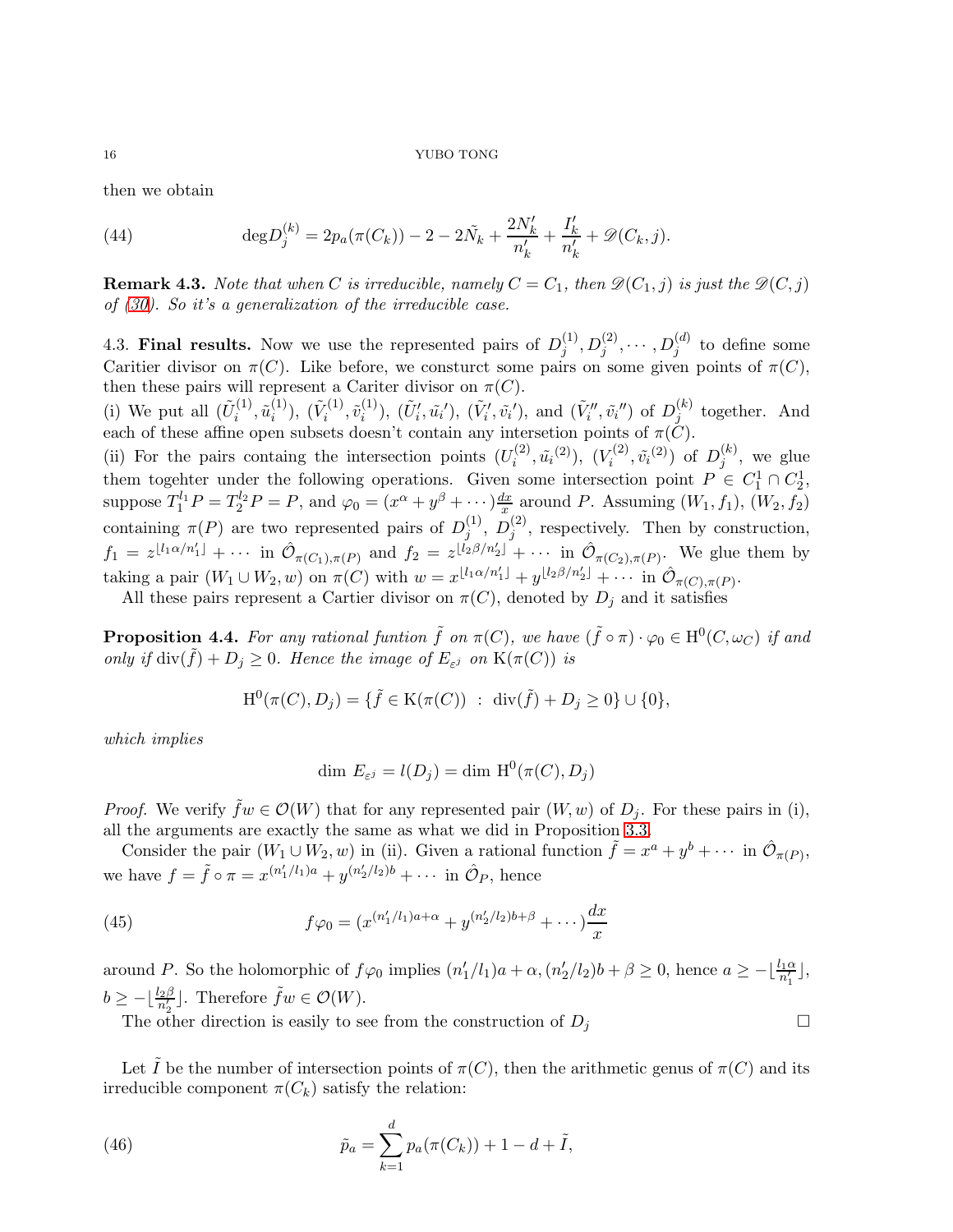Note that  $\deg(D_j) = \sum_{k=1}^d \deg D_j^{(k)}$  $j^{(\kappa)}$ , then we have

$$
\deg(D_j) = \sum_{k=1}^d \left( 2p_a(\pi(C_k)) - 2 - 2\tilde{N}_k + \frac{2N'_k}{n'_k} + \frac{I'_k}{n'_k} + \mathcal{D}(C_k, j) \right)
$$
  
\n
$$
= 2\tilde{p}_a - 2 + \sum_{k=1}^d \mathcal{D}(C_k, j) - \sum_{k=1}^d 2\tilde{N}_k + \sum_{k=1}^d \frac{2N'_k}{n'_k} + \sum_{k=1}^d \frac{I'_k}{n'_k} - 2\tilde{I}
$$
  
\n
$$
= 2\tilde{p}_a - 2 + \sum_{k=1}^d \mathcal{D}(C_k, j) + \sum_{k=1}^d \frac{2N'_k + I'_k}{n'_k} - 2\tilde{N}
$$
  
\n
$$
\geq 2\tilde{p}_a - 2 + \sum_{k=1}^d \frac{2N'_k + I'_k}{n'_k} - 2\tilde{N}.
$$

<span id="page-16-0"></span>For the equality [\(47\)](#page-16-0), note that  $(\sum_{k=1}^d \tilde{N}_k) + \tilde{I} = \tilde{N}$  is the number of nodes on  $\pi(C)$ . It follows that  $l(K_{\pi(C)} - D_j) = 0$  when

<span id="page-16-1"></span>(48) 
$$
\sum_{k=1}^{d} \frac{2N'_{k} + I'_{k}}{n'_{k}} > 2\tilde{N},
$$

because deg $(D_i) > 2\tilde{p}_a - 2$ .

Within the hypothesis [\(48\)](#page-16-1) and by Riemann-Roch [\(9\)](#page-5-2) on  $\pi(C)$ , we have

$$
l(D_j) = \sum_{k=1}^d \left( 2p_a(\pi(C_k)) - 2 - 2\tilde{N}_k + \frac{2N}{n'_k} + \frac{I'_k}{n'_k} + \mathcal{D}(C_k, j) \right) + 1 - \left( \sum_{k=1}^d p_a(\pi(C_k)) + 1 - d + \tilde{I} \right)
$$
  
\n
$$
= \sum_{k=1}^d \left( p_a(\pi(C_k)) + \mathcal{D}(C_k, j) - 2\tilde{N}_k + \frac{2N'_k}{n'_k} - 1 \right) + \sum_{k=1}^d \left( \frac{I'_k}{n'_k} \right) - \tilde{I}
$$
  
\n
$$
= \tilde{p}_a - 1 + \sum_{k=1}^d \mathcal{D}(C_k, j) - \sum_{k=1}^d 2\tilde{N}_k + \sum_{k=1}^d \frac{2N'_k}{n'_k} + \sum_{k=1}^d \frac{I'_k}{n'_k} - 2\tilde{I}
$$
  
\n
$$
= \tilde{p}_a - 1 + \sum_{k=1}^d \mathcal{D}(C_k, j) + \sum_{k=1}^d \frac{2N'_k + I'_k}{n'_k} - 2\tilde{N}.
$$

We summarize our results in the following

**Theorem 4.5** (The Chevalley-Weil formula on nodal curves). Let  $\pi : C \to \pi(C)$  be the quotient map under an order n automorphism T on a nodal curve  $C(\text{can be disconnected})$  and  $\pi(C)$ be connected. Assume  $\pi(C) = \pi(C_1) \cup \pi(C_2) \cup \cdots \cup \pi(C_d)$  is the decomposition of irreducible components, where  $C_k(k = 1, \dots, d)$  is the preimage of  $\pi(C_k)$ , with  $C_k = C_k^1 \cup C_k^2 \cup \dots \cup C_k^{m_k}$ being the decomposition of irreducible components.

By restricting T on each  $C_k$ , we have  $T_k: C_k \to C_k$  of order  $n_k$  and further,  $\pi_k: C_k^1 \to \pi(C_k)$ is the restriction of  $\pi$  on an irreducible component of  $C_k$ , which is a  $n'_k = n_k/m_k$  sheeted covering map.

Suppose  $E_{\varepsilon^j} \subseteq \mathrm{H}^0(C, \omega_C)$  is the eigenspace of  $\varepsilon^j$  under T, with a general  $\varphi_0 \in E_{\varepsilon^j}$  satisfying  $\varphi_0 \mid_{C_k} \neq 0$  for all  $k = 1, \cdots, d$ . Let  $N'_k$  and  $\tilde{N}$  be the number of nodes on  $C_k^1$  and  $\pi(C)$ , and  $I'_k$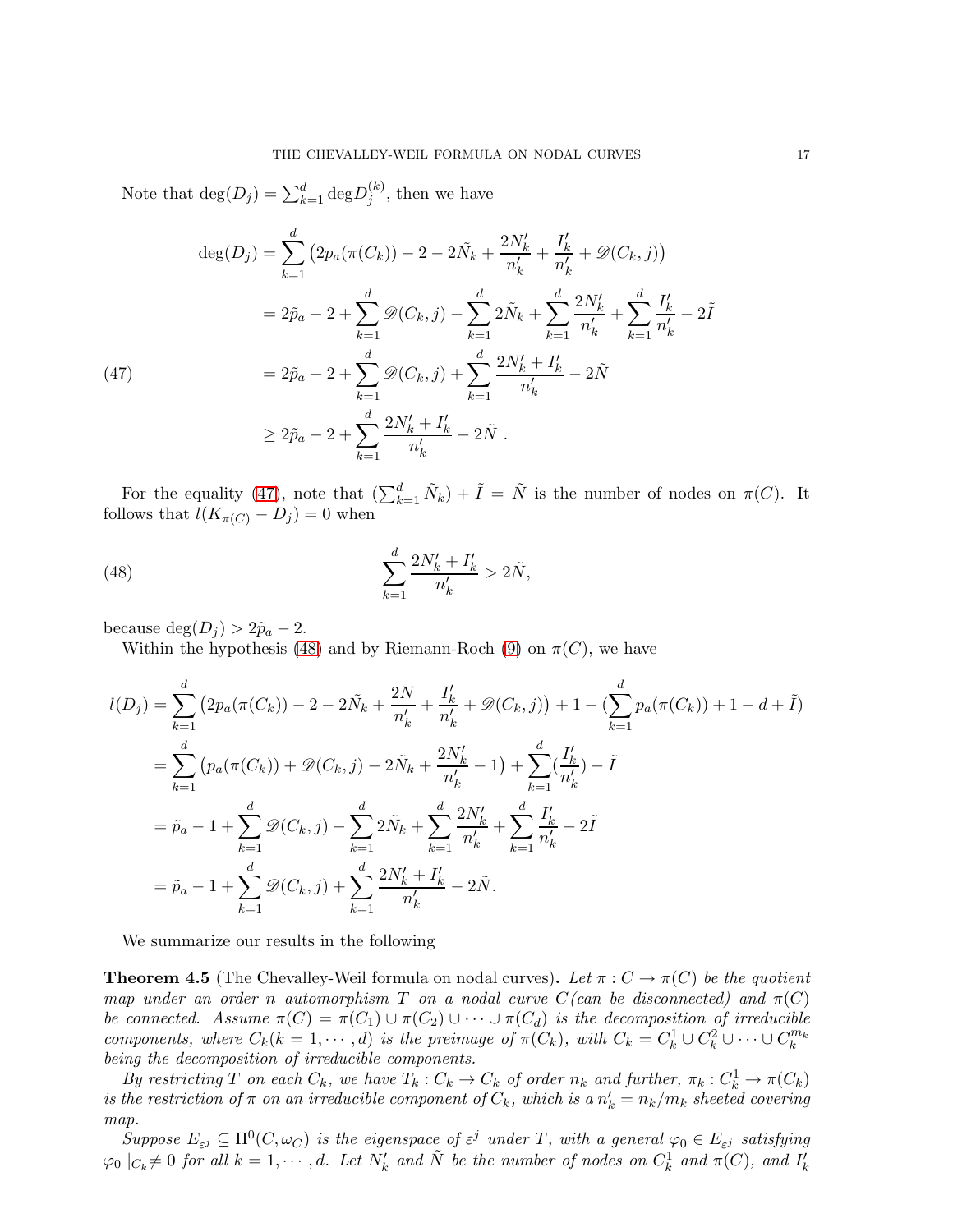be the number of intersection points on  $C_k^1$ . If  $\sum_{k=1}^d$  $\frac{2N'_k+I'_k}{n'_k} > 2\tilde{N}$ , then we have

<span id="page-17-14"></span>(49) 
$$
\dim E_{\varepsilon^j} = \tilde{p}_a - 1 + \sum_{k=1}^d \mathscr{D}(C_k, j) + \sum_{k=1}^d \frac{2N'_k + I'_k}{n'_k} - 2\tilde{N}.
$$

**Corollary 4.6.** Suppose  $\pi(C)$  is smooth, while C not smooth. If  $E_{\varepsilon^j} \neq 0$ , then

<span id="page-17-15"></span>(50) 
$$
\dim E_{\varepsilon^j} = \tilde{p}_a - 1 + \mathcal{D}(C_1, j) + \frac{2N'_1 + I'_1}{n'_1}.
$$

*Proof.* Since  $\pi(C)$  is smooth, it's irreducible, hence  $d = 1$ , namely  $C = C_1$ . If  $0 \neq \varphi_0 \in E_{\varepsilon^j}$ , then  $\varphi_0 \mid_{C_1^i} \neq 0$  for all irreducible components of  $C_1$ . If C is not smooth and  $\pi(C)$  is smooth, then [\(48\)](#page-16-1) holds because  $\frac{2N'_1+I'_1}{n'_1} > 0$  and  $2\tilde{N} = 0$ . By the Chevalley-Weil formula [\(49\)](#page-17-14), we obtain this result.  $\square$ 

**Example 4.7.** Let  $C = C_1 \cup C_2$  be a hyperelliptic stable curve, where  $C_1 \approx C_2 \approx \mathbb{P}^1$ , and they intersect in  $\#(C_1 \cap C_2) = m(> 2)$  points, then  $p_a(C) = m - 1$ . Consider the hyperelliptic involution J permuting  $C_1$  and  $C_2$ , we have  $\pi: C \to C/\langle J \rangle = \mathbb{P}^1$ .

Look at  $\pi_1: C_1 \to \pi(C_1) = \mathbb{P}^1$ . It is an identity with no branch points, so  $n'_1 = 1, N'_1 = 0$ ,  $I'_1 = m$  and  $\mathscr{D}(C_1, j) = 0$ . We know that dim  $E_{-1} \neq 0$ . So by [\(50\)](#page-17-15), we have

(51) 
$$
\dim E_{-1} = p_a(\mathbb{P}^1) - 1 + \mathcal{D}(C_1, 1) + \frac{2N'_1 + I'_1}{n'_1} = 0 - 1 + 0 + m = p_a(C),
$$

which means all the holomorphic differentials on  $C$  is mapped to its inverse under the hyperelliptic involution J. Hence dim  $E_1 = 0$ .

<span id="page-17-13"></span>**Remark 4.8.** The condition  $E_{\varepsilon j} \neq 0$  is necessary. Otherwise the example above shows that dim  $E_1 = p_a(\mathbb{P}^1) - 1 + \mathcal{D}(C_1, 0) + \frac{2N'_1 + I'_1}{n'_1} = m - 1 \neq 0$ . Contridiction.

# <span id="page-17-0"></span>**REFERENCES**

- <span id="page-17-11"></span><span id="page-17-10"></span>[1] Farkas H M, Kra I. Riemann surfaces[M]. Riemann surfaces. Springer, New York, NY, 1992: 9-31.
- <span id="page-17-12"></span>[2] Hartshorne R. Algebraic geometry[M]. Springer Science and Business Media, 2013.
- <span id="page-17-1"></span>[3] Liu Q, Erne R. Algebraic Geometry and Arithmetic Curves[M]. Oxford University Press, 2006.
- [4] Hurwitz A. Über algebraische Gebilde mit eindeutigen Transformationen in sich[J]. Mathematische Annalen, 1892, 41(3): 403-442.
- <span id="page-17-2"></span>[5] Chevalley C, Weil A, Hecke E. Über das verhalten der integrale 1. gattung bei automorphismen des funktionenkörpers[C]. Abhandlungen aus dem mathematischen Seminar der Universität Hamburg. Springer-Verlag, 1934, 10(1): 358-361.
- <span id="page-17-3"></span>[6] Weil A. Uber matrizenringe auf Riemannschen flächen und den Riemann-Rochsehen satz[C]. Abhandlungen aus dem Mathematischen Seminar der Universität Hamburg. Springer-Verlag, 1935, 11(1): 110-115.
- <span id="page-17-9"></span>[7] Nakajima S. On Galois module structure of the cohomology groups of an algebraic variety[J]. Inventiones mathematicae, 1984, 75(1): 1-8.
- <span id="page-17-6"></span>[8] Nakajima S. Galois module structure of cohomology groups for tamely ramified coverings of algebraic varieties[J]. Journal of Number Theory, 1986, 22(1): 115-123.
- <span id="page-17-4"></span>Kani E. The Galois-module structure of the space of holomorphic differentials of a curve [J]. 1986.
- [10] Arbarello E, Cornalba M, Griffiths P A. Geometry of algebraic curves: volume II with a contribution by Joseph Daniel Harris[M]. Springer Berlin Heidelberg, 2011.
- <span id="page-17-5"></span>[11] Köck B. Galois structure of Zariski cohomology for weakly ramified covers of curves[J]. American Journal of Mathematics, 2004, 126(5): 1085-1107.
- <span id="page-17-7"></span>[12] Valentini R C, Madan M L. Automorphisms and holomorphic differentials in characteristic p[J]. Journal of Number Theory, 1981, 13(1): 106-115.
- <span id="page-17-8"></span>[13] Marques S, Ward K. Holomorphic differentials of certain solvable covers of the projective line over a perfect field[J]. Mathematische Nachrichten, 2018, 291(13): 2057-2083.